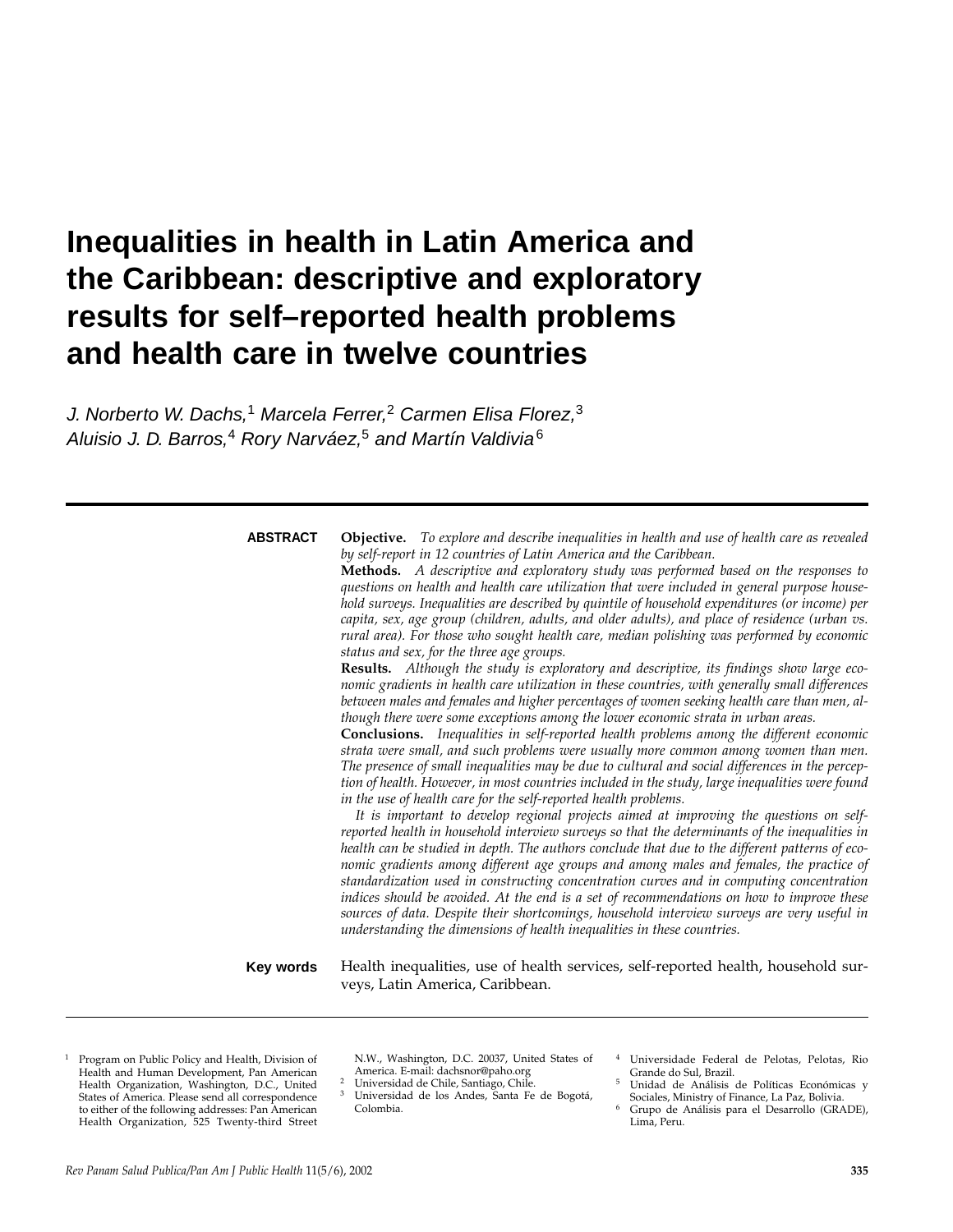Inequalities in health in Latin America and the Caribbean are large and, in some countries, they are increasing, although most average health indicators are improving. Most multi-purpose surveys used to measure living standards include a module on health with at least two types of questions: whether a health problem was experienced by anyone in the household and whether health care was sought for the problem. Since these surveys also contain information from which to compute indicators of socioeconomic status for households and individuals, it is possible to relate the observed differences in the responses to these questions to the economic status of the individuals (1, 2).

Because the question(s) on selfreported health problems evoke subjective responses (3) that differ across cultures and socioeconomic strata (4), it is not possible to use them to compare results from different countries. However, the responses to the questions on the health care sought for the self-reported health problems are less prone to subjectivity (8), although they do have other limitations, such as recall bias (5). Notwithstanding all these shortcomings, the exploratory and descriptive study presented in this paper shows that much can be learned about these inequalities by a careful analysis of these questions. The inequalities found in the utilization of the health system are very large, and would be even larger, perhaps, if these biases were factored into the analysis and the reliability of the data collection instruments used in the surveys were improved.

# **Data sources and the survey questions**

The analysis was based on secondary data obtained from general purpose household surveys that were carried out in 1997, 1998, and 1999 in 11 Latin American countries as well as Jamaica in the Caribbean. With the exception of Argentina, where the survey covered only urban populations (close to 85% of the total population of

| TABLE 1. Countries, names of the surveys, and years, for 12 countries of Latin America and |
|--------------------------------------------------------------------------------------------|
| the Caribbean                                                                              |

| Country     | Survey                                                       | Year    |
|-------------|--------------------------------------------------------------|---------|
| Argentina   | Encuesta de Desarrollo Social                                | 1997    |
| Bolivia     | Encuesta Permanente de Hogares (MECOVI)                      | 1999    |
| Brazil      | Pesquisa de Padrões de Vida                                  | 1997    |
| Chile       | Encuesta de Caracterización Socio-Económica Nacional         | 1998    |
| Colombia    | Encuesta Nacional de Calidad de Vida                         | 1997    |
| Ecuador     | Encuesta de Condiciones de Vida — tercera ronda              | 1998    |
| El Salvador | Encuesta de Hogares de Propósitos Múltiples (MECOVI)         | 1998    |
| Jamaica     | Jamaica Survey of Living Conditions (LSMS)                   | 1998    |
| Nicaragua   | Encuesta Nacional sobre Medición de Niveles de Vida (MECOVI) | 1998    |
| Panama      | Encuesta de Niveles de Vida (LSMS)                           | 1997    |
| Paraguay    | Encuesta Integrada de Hogares (MECOVI)                       | 1997/98 |
| Peru        | Encuesta Nacional de Niveles de VIDA (LSMS)                  | 1997    |

the country), and Brazil, where it covered only two areas of the country (the Northeast and Southeast, which together account for approximately 70% of the country's population), all other surveys were nationwide. Some of them were conducted as part of the World Bank's Living Standards Measurement Study, several others as part of the MECOVI<sup>7</sup> program of the Inter-American Development Bank, the World Bank, and the Economic Commission for Latin America and the Caribbean (ECLAC), and the remaining ones within the context of national projects and programs of the various national institutes of statistics or, in Chile, of the Ministry of Planning. Table 1 lists the countries, the names of the surveys, and the years they were conducted.

# **The question on self-reported illness or injury ("health problem")**

The questions were different in each country, as shown in Appendix 1. The period covered by the question (or

questions) differed greatly, along with the type of disease, sickness, illness, accident, injury, and other conditions included. Even if we disregard the fact that self-reporting of illness and accidents varies across cultures and socioeconomic strata (6–7), it is impossible to make comparisons between countries in terms of relative percentages.

There are two countries, Chile and Paraguay, for which the reference period is "the past three months." This is a long period and the recall bias is possibly high in these cases. In four other countries—Ecuador, El Salvador, Nicaragua and Panama—the reference period is one month, specifically "the past month". In three countries— Argentina, Brazil and Colombia—the reference period is 30 days, and in the three remaining countries—Bolivia, Jamaica, and Peru—it is four weeks. Questions that refer to "the past month" or the "past three months" are unclear as to the period to which they refer. If the interview was conducted, for example, on September 10, one does not know whether "the past month" refers to the period from August 10 to September 9 or to the month of August.

What is covered by the question also varies a great deal. All countries inquire about illnesses and accidents, but several explicitly provide other response choices. In Brazil, the term

The acronym MECOVI stands for the name of the Program in Spanish: Mejoramiento de las Encuestas y Medición de las Condiciones de Vida. In 2001, the Pan American Health Organization was incorporated as an associate member of this Program to work specifically in the area of health toward improving the instruments of data collection and stimulating utilization of health services and its determinants.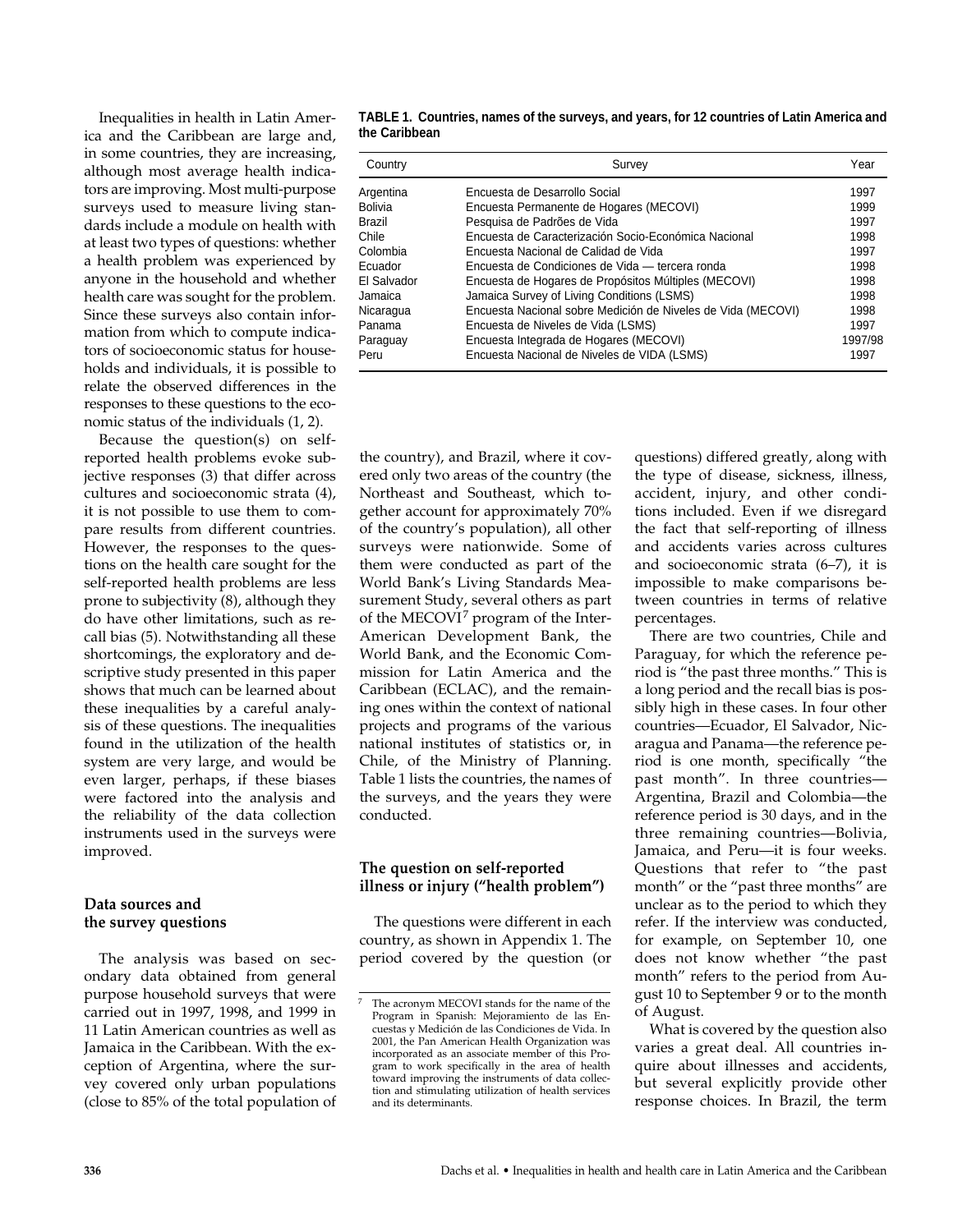"health problems" is used, with different connotations for different respondents; in Chile, pregnancy is explicitly included; in Colombia and Ecuador, dental problems and aches are response options; and in El Salvador and Jamaica, crime- or violence-related injuries are included among the responses.

For the analysis only two categories will be considered: with a "health problem" and without a "health problem."

# **The question on seeking health care**

In this section, the questions used to define the health care that was sought, as shown in Appendix 1, are discussed. There are important differences across countries that must be considered. In most cases, "health care" was considered a visit to a physician, dentist, or nurse, or, in some cases, a psychologist, a health promoter, or a community health worker. Community health workers and similar personnel were included under the assumption that a referral system was in place, something which may not be true in many settings, especially in rural areas. There are other countries where different categories had to be used because of the way the question and response options were presented. In Chile, the category was "health care", and the results will depend on how people in that country interpret this term. In Ecuador, it is not possible to tell whether care was sought from a physician, a nurse, or a traditional healer, and in Jamaica, all potential caregivers, from physician to healer to pharmacist, are lumped together in one category.

In all but two of the countries, El Salvador and Jamaica, the questions on "health care" applied only to those members of the household that reported having had a "health problem" during the reference period. The analysis in this study was restricted to persons who had a "health problem," as indicated by a "yes" response to the question.

In Brazil, restricting the question only to those cases in which, besides declaring an illness or an accident, there was

also an interruption of normal everyday activities brought down the number of cases available, and it was not possible to perform the analysis for two of the age groups and for rural areas.

Because of all the discrepancies mentioned above, the responses to these questions do not allow for comparisons among countries in terms of health care services utilization.

# **The distribution variable**

The two variables—presence or absence of a health problem and health care utilization—were analyzed by sex, age group, place of residence (urban vs. rural), and a distribution variable representing the economic status of members of the household. In nine of the countries the distribution variable was total household expenditure per capita, and in the remaining three (Argentina, Chile, and Paraguay) it was total household income per capita. When available, household expenditure is preferable to income for several reasons. It tends to be less biased, is less prone to seasonal variations, particulary in rural areas, and is considered a better indicator of household economic status overall (15).

This variable was broken down into quintiles, and the percentages of people who reported health problems and having sought health care by age group and sex, as well as by age group and place of residence, were distributed across those quintiles. For Bolivia and Colombia, total household expenditure per capita had to be computed from the original data. For the other 10 countries, total household income or expenditure per capita had already been computed by the institution that conducted the survey. In most cases this was the country's national institute of statistics, but in Argentina it was SIEMPRO (Sistema de Información, Monitoreo y Evaluación de Programas Sociales), a division of the Ministry of the Economy; in Chile, it was the Ministry of Planning (MIDEPLAN), and in Jamaica, it was the Planning Institute of Jamaica (PIOJ).

The age groups included in the analysis were not the same in all countries for two reasons. In Nicaragua, the questions were not asked for children under 6, and in Panama for children under 5. Sample size was the other factor that determined the age groups included in the analysis. In some cases, the sample sizes for some categories ended up being too small in some age groups.

## **RESULTS**

#### **Self-reported "health problem"**

Table 2 shows the percentages of people who declared having had a health problem or an accident, according to the categories presented above, by quintiles of household expenditure (or income) per capita, for three age groups that were loosely classified as children, adults, and older adults. The table also shows what age groups were included in each country. The choice of age groups was dictated in each country by two different factors. In some countries (see above) the question was not asked for children; in others, the sample sizes would be too small for some categories if the age groups were not increased. Table 3 shows the percentage of people who reported having had a health problem in each of the categories presented above, by quintiles of household expenditure (or income) per capita, in urban and rural areas. Sample sizes were not large enough to perform the data analysis by age group, quintiles of household expenditure (or income) per capita, and place of residence combined. In Argentina, the survey only covered urban areas, and in Panama the country was divided into four areas classified as urban, rural, hardto-reach rural, and indigenous.

#### **Self-reported health care**

Table 4 presents the percentages of people who reported having sought care for the reported "health problem" for each of the three age groups de-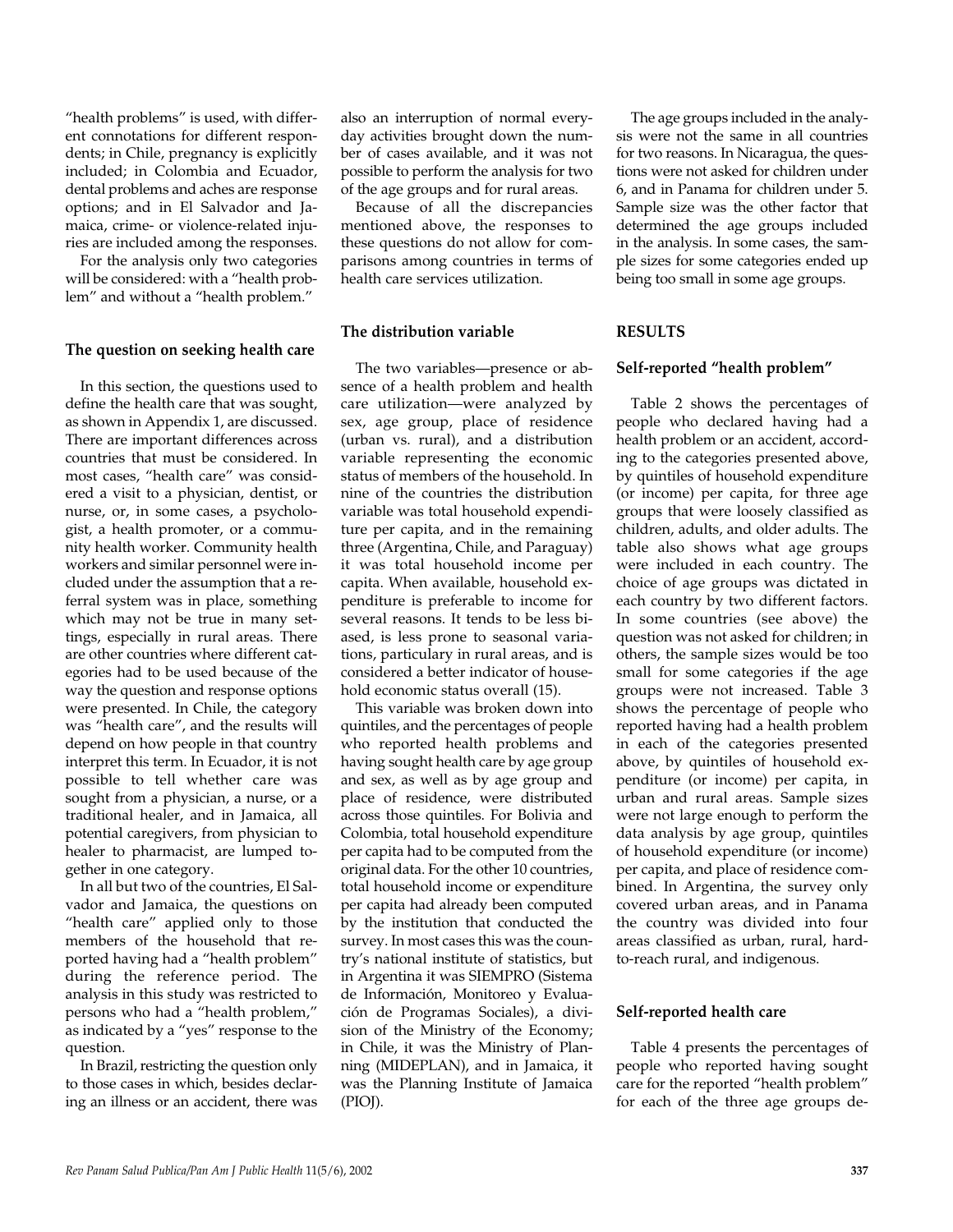**TABLE 2. Percentages of persons who were reported as having had a health problem or an accident, by quintile of household expenditure (or income) per capita and by sex, for three age groups in 12 countries of Latin America and the Caribbean**

|                        |              | Children |      |             |      |      |      |       |      |      |      |  |  |
|------------------------|--------------|----------|------|-------------|------|------|------|-------|------|------|------|--|--|
|                        | Age<br>group |          |      | <b>Boys</b> |      |      |      | Girls |      |      |      |  |  |
| Country                | (years)      |          | 2    | 3           | 4    | 5    |      | 2     | 3    | 4    | 5    |  |  |
| Argentina <sup>a</sup> | $0 - 4$      | 32.9     | 34.9 | 35.0        | 35.0 | 38.0 | 33.1 | 38.5  | 35.6 | 40.1 | 32.2 |  |  |
| <b>Bolivia</b>         | $0 - 4$      | 12.3     | 13.0 | 8.6         | 9.0  | 7.1  | 11.3 | 6.6   | 7.3  | 10.0 | 16.4 |  |  |
| <b>Brazil</b>          | $0 - 4$      | 37.8     | 34.9 | 35.0        | 32.1 | 34.9 | 29.4 | 25.7  | 26.7 | 30.4 | 29.2 |  |  |
| Chile <sup>a</sup>     | $0 - 4$      | 28.5     | 29.0 | 31.5        | 34.0 | 30.5 | 27.5 | 28.0  | 26.0 | 31.5 | 28.5 |  |  |
| Colombia               | $0 - 14$     | 14.0     | 16.6 | 17.2        | 20.8 | 18.1 | 12.4 | 16.3  | 17.3 | 19.9 | 21.7 |  |  |
| Ecuador                | $0 - 14$     | 44.3     | 53.6 | 45.9        | 42.6 | 43.3 | 41.6 | 45.4  | 45.5 | 46.8 | 48.1 |  |  |
| El Salvador            | $0 - 4$      | 38.0     | 43.0 | 43.0        | 41.5 | 42.0 | 37.0 | 40.0  | 43.0 | 39.0 | 42.0 |  |  |
| Jamaica                | $0 - 4$      | 11.0     | 14.0 | 10.0        | 12.0 | 16.0 | 8.0  | 16.0  | 12.0 | 14.0 | 15.0 |  |  |
| Nicaragua              | $6 - 19$     | 31.0     | 30.0 | 32.0        | 30.0 | 30.0 | 32.0 | 31.0  | 36.0 | 35.0 | 37.0 |  |  |
| Panama                 | $5 - 14$     | 23.0     | 32.5 | 32.0        | 32.5 | 35.0 | 23.2 | 32.0  | 28.8 | 34.0 | 37.8 |  |  |
| Paraguay <sup>a</sup>  | $0 - 4$      | 71.0     | 65.0 | 56.0        | 51.0 | 64.0 | 67.0 | 56.0  | 64.0 | 63.0 | 57.0 |  |  |
| Peru                   | $0 - 14$     | 26.1     | 26.0 | 24.4        | 28.2 | 27.1 | 25.5 | 27.8  | 24.5 | 29.2 | 27.9 |  |  |

|                        |                  |      | Adults |      |      |      |       |      |      |      |      |  |  |
|------------------------|------------------|------|--------|------|------|------|-------|------|------|------|------|--|--|
|                        | Age              |      |        | Men  |      |      | Women |      |      |      |      |  |  |
| Country                | group<br>(years) |      | 2      | 3    | 4    | 5    |       | 2    | 3    | 4    | 5    |  |  |
| Argentina <sup>a</sup> | $15 - 64$        | 18.3 | 18.0   | 18.9 | 18.6 | 17.9 | 24.4  | 23.4 | 23.9 | 23.8 | 20.7 |  |  |
| <b>Bolivia</b>         | $15 - 44$        | 16.7 | 14.6   | 10.3 | 11.3 | 11.6 | 28.9  | 17.1 | 16.0 | 14.6 | 12.4 |  |  |
| <b>Brazil</b>          | $15 - 44$        | 17.8 | 16.5   | 14.1 | 16.9 | 17.0 | 23.1  | 19.9 | 18.0 | 20.5 | 17.2 |  |  |
| Chile <sup>a</sup>     | $15 - 49$        | 15.0 | 15.0   | 15.0 | 15.3 | 15.9 | 21.5  | 20.3 | 20.5 | 20.7 | 20.9 |  |  |
| Colombia               | $15 - 49$        | 12.2 | 14.1   | 14.9 | 15.6 | 19.6 | 14.7  | 17.8 | 19.5 | 20.4 | 21.2 |  |  |
| Ecuador                | $15 - 49$        | 40.4 | 39.9   | 42.2 | 40.0 | 34.9 | 50.7  | 48.3 | 49.7 | 47.8 | 46.0 |  |  |
| El Salvador            | $15 - 49$        | 23.3 | 21.1   | 20.9 | 20.1 | 19.0 | 24.3  | 23.8 | 23.6 | 23.4 | 21.5 |  |  |
| Jamaica                | $15 - 49$        | 3.0  | 5.0    | 3.0  | 4.0  | 6.0  | 6.0   | 6.0  | 8.0  | 7.0  | 8.0  |  |  |
| Nicaragua              | $20 - 49$        | 30.0 | 30.0   | 32.0 | 24.0 | 29.0 | 36.0  | 39.0 | 34.0 | 35.0 | 34.0 |  |  |
| Panama                 | $15 - 64$        | 28.0 | 26.3   | 26.0 | 28.8 | 25.0 | 37.8  | 37.3 | 37.0 | 39.0 | 39.3 |  |  |
| Paraguay <sup>a</sup>  | $15 - 49$        | 27.4 | 23.4   | 18.8 | 22.1 | 21.9 | 32.9  | 25.7 | 25.6 | 26.3 | 27.8 |  |  |
| Peru                   | $15 - 44$        | 40.3 | 40.1   | 28.4 | 24.8 | 21.8 | 24.8  | 22.9 | 18.0 | 17.5 | 22.0 |  |  |

|                        |              |      | Older adults |      |      |      |       |      |      |      |      |  |  |  |
|------------------------|--------------|------|--------------|------|------|------|-------|------|------|------|------|--|--|--|
|                        | Age<br>group |      |              | Men  |      |      | Women |      |      |      |      |  |  |  |
| Country                | (years)      |      | 2            | 3    | 4    | 5    |       | 2    | 3    | 4    | 5    |  |  |  |
| Argentina <sup>a</sup> | $65+$        | 35.3 | 40.3         | 43.0 | 33.3 | 26.5 | 42.8  | 43.9 | 42.2 | 42.5 | 44.2 |  |  |  |
| <b>Bolivia</b>         | $65+$        | 47.4 | 48.0         | 47.8 | 40.9 | 42.7 | 51.5  | 46.8 | 54.1 | 42.2 | 47.7 |  |  |  |
| <b>Brazil</b>          | $65+$        | 36.4 | 37.2         | 38.1 | 19.5 | 18.5 | 37.9  | 32.6 | 34.8 | 28.0 | 31.4 |  |  |  |
| Chile <sup>a</sup>     | $65+$        | 33.7 | 34.2         | 33.0 | 30.5 | 24.9 | 38.4  | 40.0 | 40.3 | 40.3 | 43.0 |  |  |  |
| Colombia               | $50+$        | 19.0 | 24.7         | 25.1 | 22.8 | 31.4 | 23.8  | 29.2 | 30.3 | 34.8 | 34.7 |  |  |  |
| Ecuador                | $50+$        | 56.8 | 64.5         | 60.1 | 56.8 | 46.5 | 67.5  | 71.7 | 66.2 | 71.5 | 59.9 |  |  |  |
| El Salvador            | $50+$        | 31.1 | 29.8         | 26.3 | 27.2 | 26.0 | 33.5  | 33.3 | 37.2 | 31.5 | 31.9 |  |  |  |
| Jamaica                | $65+$        | 25.0 | 19.0         | 24.0 | 19.0 | 20.0 | 30.0  | 32.0 | 28.0 | 25.0 | 33.0 |  |  |  |
| Nicaragua              | $50+$        | 47.0 | 53.0         | 57.0 | 45.0 | 46.0 | 48.0  | 58.0 | 56.0 | 60.0 | 63.0 |  |  |  |
| Panama                 | $65+$        | 46.3 | 50.5         | 42.0 | 42.0 | 28.5 | 52.0  | 57.0 | 45.3 | 49.5 | 42.0 |  |  |  |
| Paraguay <sup>a</sup>  | $50+$        | 45.8 | 38.7         | 33.0 | 30.2 | 23.4 | 52.2  | 42.4 | 49.2 | 43.8 | 35.7 |  |  |  |
| Peru                   | $65+$        | 26.6 | 24.2         | 24.3 | 27.2 | 26.4 | 44.2  | 41.1 | 37.4 | 32.5 | 30.1 |  |  |  |

a In Argentina, Chile, and Paraguay the distribution variable was income per capita.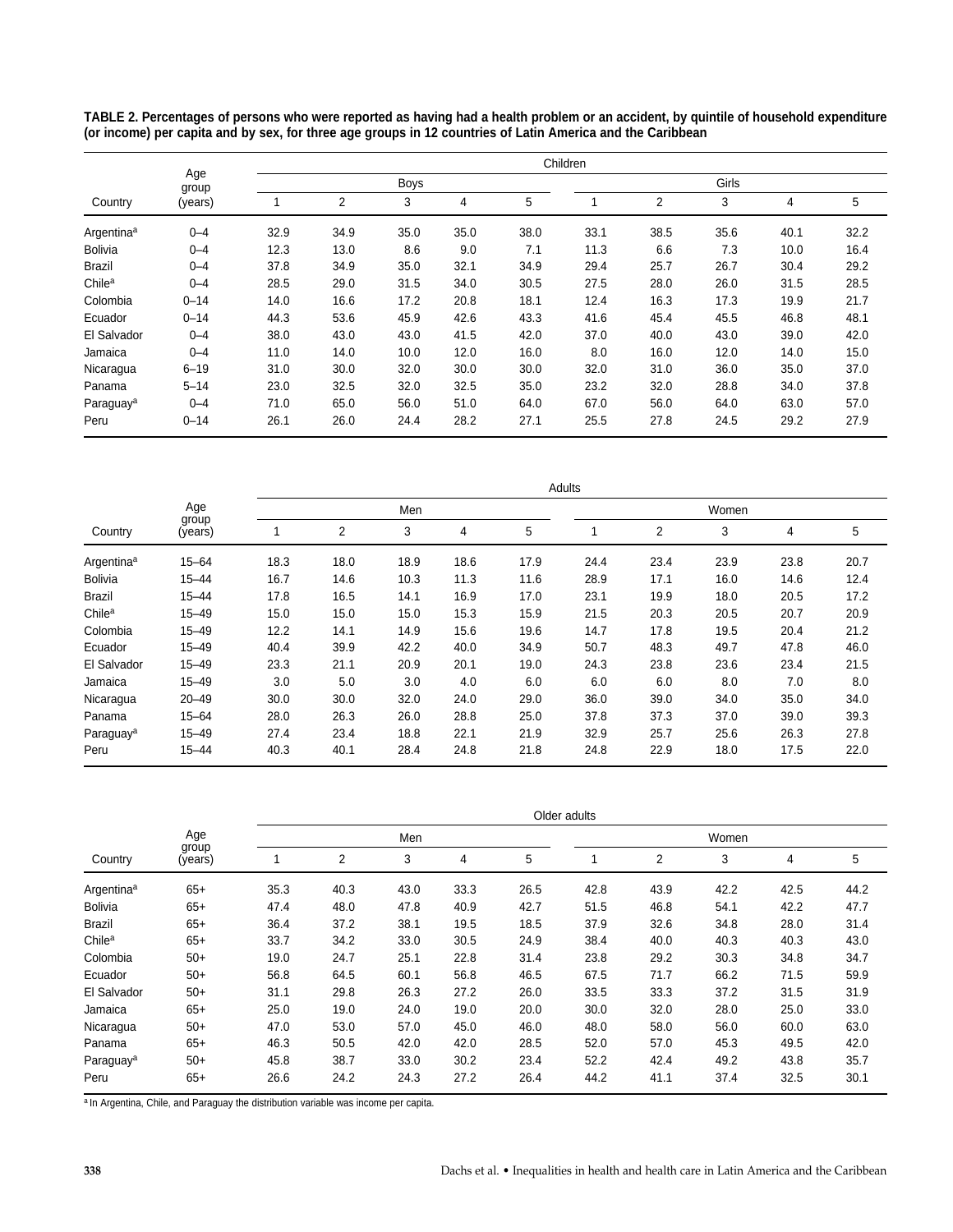**TABLE 3. Percentages of persons in urban and rural areas who were reported as having had a health problem or an accident, by quintile of household expenditure (or income) per capita and by sex, in 10a countries of Latin America and the Caribbean**

|                | Urban Area |      |       |      |      |         |                |      |      |      |  |  |  |
|----------------|------------|------|-------|------|------|---------|----------------|------|------|------|--|--|--|
|                |            |      | Males |      |      | Females |                |      |      |      |  |  |  |
| Country        |            | 2    | 3     | 4    | 5    |         | $\overline{2}$ | 3    | 4    | 5    |  |  |  |
| <b>Bolivia</b> | 21.5       | 13.5 | 10.2  | 13.3 | 13.1 | 20.4    | 11.7           | 12.4 | 14.6 | 14.3 |  |  |  |
| <b>Brazil</b>  | 23.8       | 20.3 | 20.9  | 19.0 | 19.0 | 25.0    | 21.2           | 21.7 | 21.8 | 18.9 |  |  |  |
| Chileb         | 20.0       | 20.0 | 20.0  | 19.5 | 19.0 | 24.9    | 24.2           | 24.0 | 24.3 | 25.5 |  |  |  |
| Colombia       | 17.0       | 17.0 | 17.0  | 18.0 | 21.0 | 18.0    | 22.0           | 23.0 | 27.0 | 25.0 |  |  |  |
| Ecuador        | 42.3       | 45.9 | 43.7  | 39.3 | 37.1 | 50.0    | 47.5           | 48.5 | 48.6 | 48.2 |  |  |  |
| El Salvador    | 22.1       | 22.7 | 23.8  | 23.9 | 22.3 | 21.7    | 25.7           | 24.4 | 25.4 | 24.0 |  |  |  |
| Jamaica        | 5.4        | 7.2  | 5.5   | 5.3  | 7.3  | 5.8     | 9.0            | 8.5  | 7.9  | 8.1  |  |  |  |
| Nicaragua      | 27.0       | 30.0 | 30.0  | 25.0 | 28.0 | 32.0    | 34.0           | 35.0 | 35.0 | 37.0 |  |  |  |
| Paraguayb      | 40.4       | 30.5 | 27.7  | 27.8 | 28.2 | 43.9    | 33.9           | 31.5 | 33.2 | 32.6 |  |  |  |
| Peru           | 27.7       | 24.0 | 17.7  | 18.7 | 19.2 | 30.0    | 24.3           | 21.7 | 22.9 | 24.8 |  |  |  |

|                       |      | <b>Rural Area</b> |       |      |      |         |      |      |      |      |  |  |  |  |
|-----------------------|------|-------------------|-------|------|------|---------|------|------|------|------|--|--|--|--|
|                       |      |                   | Males |      |      | Females |      |      |      |      |  |  |  |  |
| Country               |      | 2                 | 3     | 4    | 5    |         | 2    | 3    | 4    | 5    |  |  |  |  |
| <b>Bolivia</b>        | 20.7 | 19.7              | 21.4  | 18.9 | 29.6 | 26.8    | 21.7 | 25.4 | 26.3 | 40.9 |  |  |  |  |
| <b>Brazil</b>         | 23.3 | 25.1              | 24.2  | 31.8 | 16.1 | 25.0    | 27.3 | 26.3 | 31.5 | 12.8 |  |  |  |  |
| Chileb                | 22.2 | 19.5              | 19.0  | 18.7 | 15.2 | 23.4    | 22.0 | 23.0 | 21.8 | 20.4 |  |  |  |  |
| Colombia              | 12.0 | 17.0              | 16.0  | 22.0 | 22.0 | 16.0    | 20.0 | 23.0 | 25.0 | 31.0 |  |  |  |  |
| Ecuador               | 44.9 | 49.5              | 50.3  | 55.5 | 56.5 | 50.4    | 54.7 | 56.5 | 58.3 | 59.2 |  |  |  |  |
| El Salvador           | 27.6 | 28.3              | 28.7  | 27.6 | 32.1 | 28.2    | 28.6 | 32.1 | 31.6 | 37.3 |  |  |  |  |
| Jamaica               | 8.3  | 8.9               | 8.1   | 8.4  | 8.9  | 11.5    | 11.2 | 11.9 | 11.6 | 16.9 |  |  |  |  |
| Nicaragua             | 33.0 | 34.0              | 42.0  | 37.0 | 47.0 | 37.0    | 41.0 | 42.0 | 48.0 | 52.0 |  |  |  |  |
| Paraguay <sup>b</sup> | 39.3 | 33.0              | 26.7  | 27.5 | 24.7 | 40.2    | 32.6 | 36.6 | 33.9 | 34.6 |  |  |  |  |
| Peru                  | 25.8 | 25.3              | 25.4  | 20.1 | 28.5 | 25.5    | 30.0 | 27.9 | 30.2 | 33.8 |  |  |  |  |

a In Argentina, the survey covered only urban areas, and in Panama it covered four areas categorized as urban, rural, hard-to-reach rural, and indigenous.

**b** In Chile and Paraguay, the distribution variable was income per capita.

fined for "health problem" above, as well as by sex and quintile of household expenditure (or income) per capita. For Brazil, the results for children and older adults are not shown since sample sizes were too small in some cells.<sup>8</sup> Table 5 shows the percentages of people who sought health care, by sex, in urban and rural areas. Once again, in Argentina the survey only covered urban areas, and in Panama the country was divided into four areas classified as urban, rural, hardto-reach rural, and indigenous. In

Brazil the sample sizes were too small in rural areas.

## **DISCUSSION**

## **Self-reported health problem**

Self-reporting of health problems, including accidents, is fraught with difficulties. The first of them is recall bias, which tends to differ depending on social and economic status, sex, and urban and rural residence, and which is impossible to estimate from interview survey data. The second one is the fact that in all the surveys included in this study, the reporting was done in most cases by only one member of

the household, usually an adult woman who was more likely to be present when the interviewer came to obtain the data. Reporting minor ailments for other adult members of the household is seldom done because the individual providing the information is not always aware they occurred. Another difficulty stems from the fact that culture and the amount of information people have play a part in the perception of disease. So do an individual's educational level and economic status, which determine his/ her access to facts, myths, and so forth.

The questions on health problems covered a different period of time in each country; in some cases this was very explicit, and in others quite

<sup>8</sup> Some cells were too small because they included only those individuals whose "health problem" had also led them to interrupt their normal daily activities.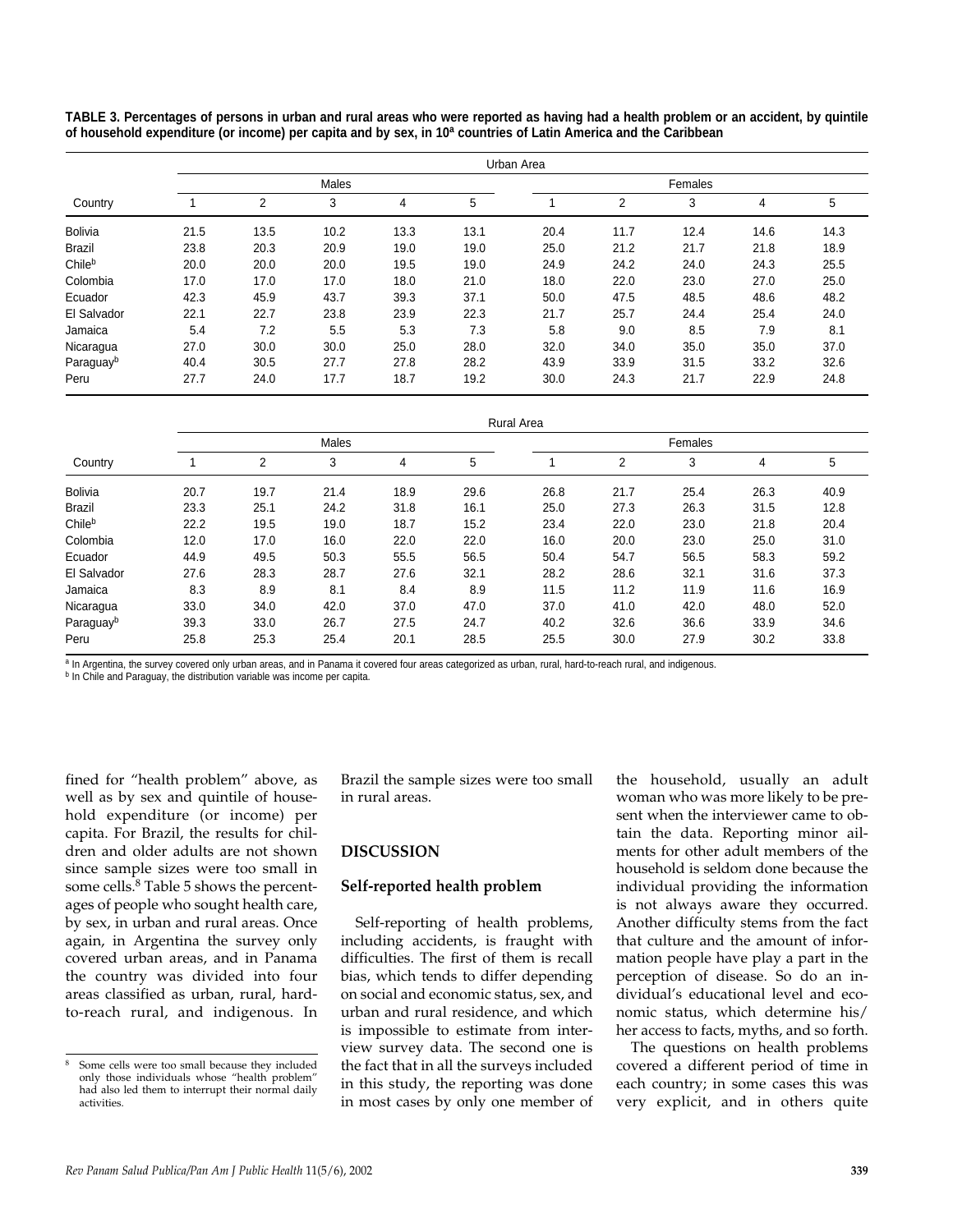**TABLE 4. Percentages of persons who received health care among those who were reported as having had a health problem or an accident, by quintile of household expenditure (or income) per capita and sex, for three age groups, in 12 countries of Latin America and the Caribbean**

|                        |              |      | Children |             |      |      |      |      |       |      |      |  |  |
|------------------------|--------------|------|----------|-------------|------|------|------|------|-------|------|------|--|--|
|                        | Age<br>group |      |          | <b>Boys</b> |      |      |      |      | Girls |      |      |  |  |
| Country                | (years)      |      | 2        | 3           | 4    | 5    |      | 2    | 3     | 4    | 5    |  |  |
| Argentina <sup>a</sup> | $0 - 4$      | 87.5 | 88.5     | 85.0        | 84.5 | 87.0 | 89.0 | 87.5 | 90.5  | 89.5 | 93.5 |  |  |
| <b>Bolivia</b>         | $0 - 4$      | 26.4 | 41.1     | 64.0        | 39.4 | 62.1 | 25.0 | 39.9 | 54.0  | 55.7 | 75.2 |  |  |
| <b>Brazil</b> b        | $0 - 4$      |      |          |             |      |      |      | —    | –     | —    |      |  |  |
| Chile <sup>a</sup>     | $0 - 4$      | 79.5 | 84.5     | 86.0        | 84.5 | 83.5 | 80.0 | 82.5 | 77.0  | 82.0 | 87.0 |  |  |
| Colombia               | $0 - 14$     | 51.5 | 70.3     | 76.6        | 88.4 | 89.6 | 57.4 | 74.0 | 71.9  | 84.6 | 88.7 |  |  |
| Ecuador                | $0 - 14$     | 30.7 | 42.9     | 51.9        | 53.4 | 64.1 | 22.5 | 36.1 | 43.4  | 59.0 | 59.7 |  |  |
| El Salvador            | $0 - 4$      | 47.9 | 59.8     | 64.8        | 76.1 | 86.5 | 48.7 | 57.5 | 65.8  | 75.6 | 85.8 |  |  |
| Jamaica                | $0 - 4$      | 64.0 | 50.0     | 66.0        | 83.0 | 91.0 | 53.0 | 60.0 | 65.0  | 71.0 | 77.0 |  |  |
| Nicaragua              | $6 - 19$     | 21.0 | 32.0     | 28.0        | 33.0 | 55.0 | 18.0 | 27.0 | 29.0  | 26.0 | 51.0 |  |  |
| Panama                 | $5 - 14$     | 34.0 | 57.3     | 69.3        | 66.0 | 72.3 | 40.8 | 56.5 | 58.0  | 66.0 | 66.5 |  |  |
| Paraguay <sup>a</sup>  | $0 - 4$      | 16.3 | 41.7     | 51.6        | 70.1 | 72.1 | 18.9 | 36.5 | 59.3  | 74.1 | 73.9 |  |  |
| Peru                   | $0 - 14$     | 35.2 | 48.3     | 63.8        | 57.4 | 80.8 | 29.1 | 41.9 | 53.7  | 69.4 | 65.4 |  |  |

|                        | Age       | Adults |      |      |      |      |       |      |      |      |      |  |  |
|------------------------|-----------|--------|------|------|------|------|-------|------|------|------|------|--|--|
|                        | group     |        |      | Men  |      |      | Women |      |      |      |      |  |  |
| Country                | (years)   |        | 2    | 3    | 4    | 5    |       | 2    | 3    | 4    | 5    |  |  |
| Argentina <sup>a</sup> | $15 - 64$ | 60.3   | 62.9 | 75.2 | 69.4 | 65.4 | 70.8  | 76.8 | 74.8 | 76.5 | 83.4 |  |  |
| <b>Bolivia</b>         | $15 - 44$ | 29.0   | 63.6 | 53.2 | 68.1 | 81.7 | 37.8  | 52.7 | 70.2 | 53.6 | 86.0 |  |  |
| <b>Brazil</b>          | $15 - 64$ | 43.8   | 62.0 | 61.8 | 69.6 | 80.4 | 53.6  | 55.7 | 46.0 | 74.4 | 67.2 |  |  |
| Chile <sup>a</sup>     | $15 - 49$ | 59.2   | 65.0 | 77.5 | 79.7 | 78.7 | 70.2  | 71.2 | 71.7 | 72.0 | 79.0 |  |  |
| Colombia               | $15 - 49$ | 56.4   | 63.0 | 77.9 | 79.1 | 81.4 | 72.8  | 74.1 | 84.4 | 85.6 | 87.0 |  |  |
| Ecuador                | $15 - 49$ | 29.2   | 39.4 | 34.2 | 48.7 | 50.8 | 31.4  | 36.2 | 36.4 | 50.6 | 51.3 |  |  |
| El Salvador            | $15 - 49$ | 22.5   | 31.3 | 40.3 | 48.8 | 53.2 | 31.5  | 45.2 | 51.5 | 59.0 | 60.8 |  |  |
| Jamaica                | $15 - 49$ | 57.0   | 56.0 | 50.0 | 68.0 | 52.0 | 61.0  | 54.0 | 53.0 | 67.0 | 62.0 |  |  |
| Nicaragua              | $20 - 49$ | 22.0   | 34.0 | 40.0 | 43.0 | 49.0 | 29.0  | 35.0 | 42.0 | 46.0 | 50.0 |  |  |
| Panama                 | $15 - 64$ | 33.3   | 44.3 | 60.0 | 61.0 | 55.3 | 37.5  | 54.3 | 60.5 | 58.8 | 60.8 |  |  |
| Paraguay <sup>a</sup>  | $15 - 49$ | 23.0   | 41.5 | 54.5 | 60.0 | 64.5 | 31.0  | 42.5 | 52.5 | 64.0 | 66.0 |  |  |
| Peru                   | $15 - 44$ | 22.7   | 26.9 | 30.7 | 37.1 | 34.1 | 25.6  | 34.1 | 41.1 | 44.3 | 45.1 |  |  |

|                            |              |      | Older adults |      |      |      |      |      |       |      |      |  |  |  |
|----------------------------|--------------|------|--------------|------|------|------|------|------|-------|------|------|--|--|--|
|                            | Age<br>group |      |              | Men  |      |      |      |      | Women |      |      |  |  |  |
| Country                    | (years)      |      | 2            | 3    | 4    | 5    |      | 2    | 3     | 4    | 5    |  |  |  |
| Argentina <sup>a</sup>     | $65+$        | 71.0 | 79.0         | 78.5 | 82.0 | 86.5 | 83.0 | 85.0 | 81.5  | 83.5 | 87.0 |  |  |  |
| <b>Bolivia</b>             | $65+$        | 26.8 | 40.6         | 58.0 | 57.2 | 75.8 | 28.3 | 41.9 | 59.4  | 55.5 | 72.4 |  |  |  |
| <b>Brazil</b> <sup>b</sup> | $65+$        |      |              |      |      |      |      |      |       |      |      |  |  |  |
| Chile <sup>a</sup>         | $65+$        | 73.5 | 80.5         | 84.5 | 81.5 | 89.5 | 77.0 | 81.0 | 83.0  | 87.0 | 86.5 |  |  |  |
| Colombia                   | $50+$        | 57.3 | 77.9         | 77.7 | 93.0 | 90.2 | 69.4 | 79.4 | 86.3  | 90.3 | 92.4 |  |  |  |
| Ecuador                    | $50+$        | 35.5 | 44.4         | 50.5 | 60.7 | 63.5 | 37.4 | 45.6 | 42.4  | 62.0 | 68.6 |  |  |  |
| El Salvador                | $50+$        | 26.3 | 30.8         | 41.5 | 44.6 | 71.8 | 35.1 | 41.5 | 49.4  | 53.9 | 73.5 |  |  |  |
| Jamaica                    | $65+$        | 54.0 | 44.0         | 66.0 | 66.0 | 62.0 | 63.0 | 57.0 | 69.0  | 77.0 | 78.0 |  |  |  |
| Nicaragua                  | $50+$        | 34.0 | 43.0         | 36.0 | 48.0 | 49.0 | 34.0 | 37.0 | 44.0  | 48.0 | 54.0 |  |  |  |
| Panama                     | $65+$        | 35.5 | 61.5         | 78.5 | 78.0 | 61.3 | 52.0 | 66.0 | 80.0  | 83.8 | 79.8 |  |  |  |
| Paraguay <sup>a</sup>      | $50+$        | 31.6 | 49.2         | 59.9 | 63.4 | 67.1 | 42.6 | 44.6 | 60.5  | 71.6 | 86.7 |  |  |  |
| Peru                       | $65+$        | 36.2 | 36.6         | 49.1 | 60.8 | 66.4 | 25.9 | 37.8 | 48.8  | 52.7 | 64.2 |  |  |  |

<sup>a</sup> In Argentina, Chile, and Paraguay the distribution variable was income per capita.

<sup>b</sup> The sample size in Brazil was not large enough to study this age group.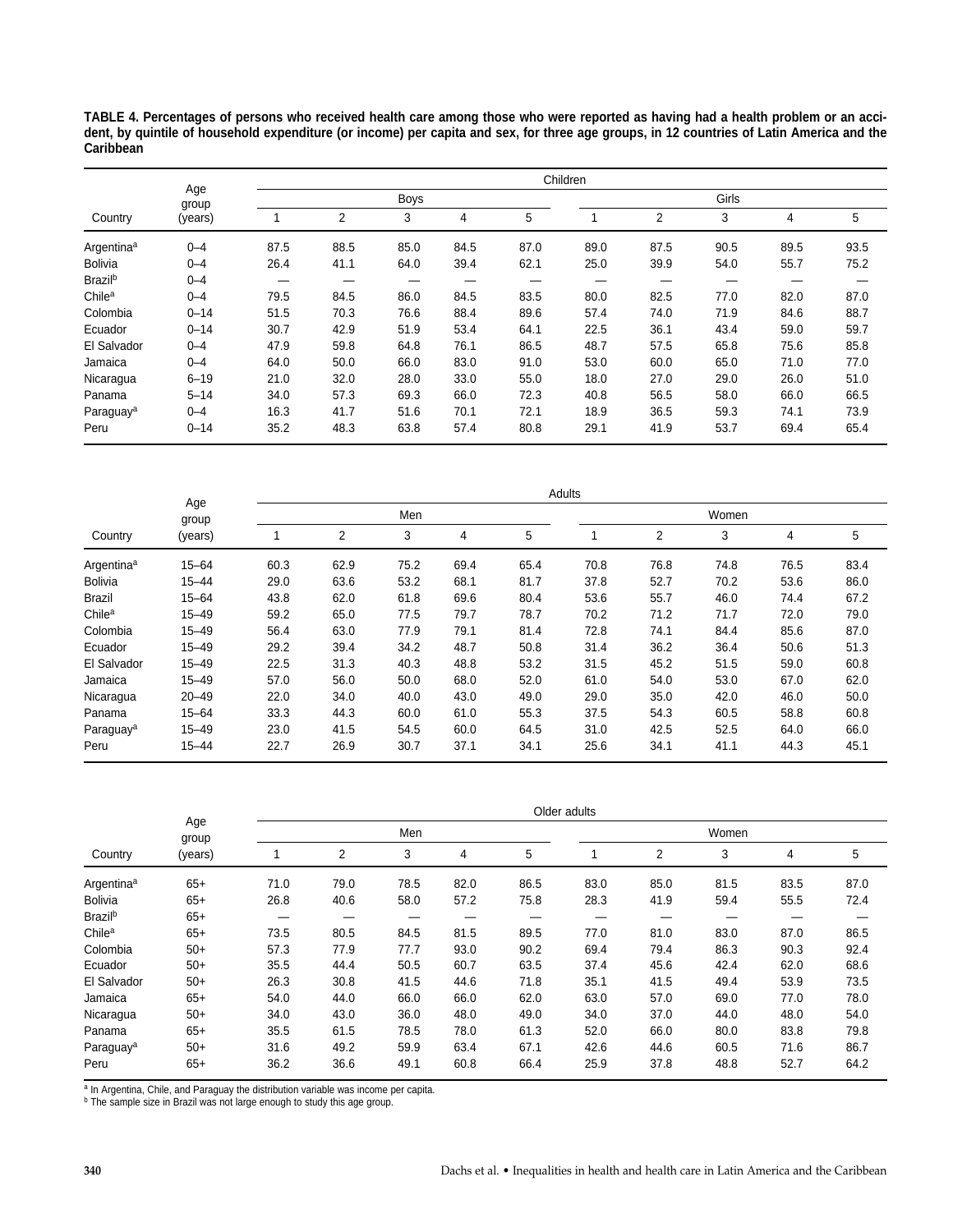**TABLE 5. Percentages of people in urban and rural areas who sought health care among those who were reported as having had a health** problem or an accident, by quintile of household expenditure (or income) per capita and sex, in 10<sup>a</sup> countries of Latin America and the **Caribbean**

|                       |      | Urban area |       |      |      |         |                |      |      |      |  |  |  |
|-----------------------|------|------------|-------|------|------|---------|----------------|------|------|------|--|--|--|
|                       |      |            | Males |      |      | Females |                |      |      |      |  |  |  |
| Country               |      | 2          | 3     | 4    | 5    |         | $\overline{2}$ | 3    | 4    | 5    |  |  |  |
| <b>Bolivia</b>        | 52.8 | 55.5       | 60.4  | 57.4 | 72.0 | 26.5    | 37.6           | 56.8 | 60.7 | 79.8 |  |  |  |
| <b>Brazil</b>         | 50.5 | 61.0       | 57.2  | 71.9 | 67.3 | 58.3    | 59.3           | 55.0 | 68.5 | 75.7 |  |  |  |
| Chileb                | 71.5 | 74.2       | 74.7  | 74.7 | 78.4 | 74.5    | 74.9           | 75.0 | 76.9 | 82.2 |  |  |  |
| Colombia              | 59.0 | 73.0       | 82.0  | 87.0 | 85.0 | 74.0    | 80.0           | 83.0 | 88.0 | 89.0 |  |  |  |
| Ecuador               | 37.5 | 46.4       | 43.0  | 51.5 | 55.9 | 34.5    | 38.8           | 37.7 | 54.1 | 57.5 |  |  |  |
| El Salvador           | 42.3 | 44.7       | 50.8  | 57.6 | 66.0 | 35.1    | 49.7           | 52.8 | 59.5 | 68.5 |  |  |  |
| Jamaica               | 67.4 | 45.0       | 59.6  | 63.1 | 61.5 | 62.5    | 46.4           | 53.6 | 71.3 | 64.6 |  |  |  |
| Nicaragua             | 21.0 | 38.0       | 37.0  | 37.0 | 47.0 | 22.0    | 32.0           | 36.0 | 44.0 | 51.0 |  |  |  |
| Paraguay <sup>b</sup> | 27.6 | 38.0       | 56.9  | 56.6 | 63.4 | 33.6    | 40.0           | 58.8 | 68.7 | 74.4 |  |  |  |
| Peru                  | 25.6 | 38.2       | 40.9  | 45.1 | 50.1 | 20.2    | 39.6           | 44.2 | 50.5 | 54.8 |  |  |  |

|                | Rural area |      |       |      |      |         |      |      |      |       |  |  |  |
|----------------|------------|------|-------|------|------|---------|------|------|------|-------|--|--|--|
|                |            |      | Males |      |      | Females |      |      |      |       |  |  |  |
| Country        |            | 2    | 3     | 4    | 5    |         | 2    | 3    | 4    | 5     |  |  |  |
| <b>Bolivia</b> | 26.1       | 34.0 | 58.0  | 46.6 | 75.0 | 25.6    | 40.3 | 56.8 | 49.6 | 71.2  |  |  |  |
| <b>Brazil</b>  | 43.1       | 49.3 | 53.0  | 63.1 | 78.7 | 37.3    | 49.7 | 63.2 | 59.1 | 100.0 |  |  |  |
| Chileb         | 57.7       | 63.0 | 63.7  | 66.0 | 61.4 | 65.0    | 70.7 | 73.2 | 73.9 | 71.4  |  |  |  |
| Colombia       | 51.0       | 63.0 | 63.0  | 75.0 | 84.0 | 64.0    | 66.0 | 77.0 | 78.0 | 84.0  |  |  |  |
| Ecuador        | 29.1       | 37.4 | 40.3  | 53.5 | 63.2 | 28.8    | 37.8 | 42.8 | 55.4 | 52.0  |  |  |  |
| El Salvador    | 28.5       | 35.5 | 42.3  | 49.1 | 57.3 | 34.3    | 44.8 | 51.1 | 63.9 | 63.3  |  |  |  |
| Jamaica        | 55.3       | 49.1 | 56.0  | 67.8 | 57.6 | 60.7    | 62.7 | 65.4 | 72.7 | 71.1  |  |  |  |
| Nicaragua      | 24.0       | 34.0 | 34.0  | 37.0 | 49.0 | 27.0    | 34.0 | 38.0 | 38.0 | 50.0  |  |  |  |
| Paraguayb      | 19.2       | 35.0 | 45.4  | 57.9 | 50.4 | 24.4    | 36.4 | 51.7 | 55.5 | 64.5  |  |  |  |
| Peru           | 28.5       | 26.9 | 38.3  | 43.5 | 39.3 | 25.5    | 29.7 | 44.6 | 47.2 | 35.6  |  |  |  |

a In Argentina, the survey covered only urban areas, and in Panama it covered four areas categorized as urban, rural, hard-to-reach rural, and indigenous.

b In Chile and Paraguay the distribution variable was income per capita.

vague. This explains to a large extent the observed differences in the average percentages of people for whom a health problem was reported, which range from close to 12% in Jamaica and Bolivia to over 60% in Paraguay among children, from 5% in Jamaica to almost 40% in Ecuador among adults, and from close to 20% in Jamaica to almost 60% in Ecuador among older adults. Interestingly, the percentages were not highest in Chile and Nicaragua, the two countries having the longest reference period (three months). In most countries, there was little urban/ rural variation for the averages, but there were large disparities according to economic status.

One of the reasons for the much lower percentages observed in Jamaica, the only English-speaking country in the study, may have been the phrasing of the question regarding a perceived health problem—"Have you had any illness?"—and gave a cold and diarrhea as response options. This may have kept individuals who had a chronic illness or other health problems from answering yes to the question. The Jamaican survey also included questions about how long the illness lasted and how many days the individual who was ill had to interrupt his/her "normal activities" because of it. The average number of days the illness or injury lasted was 11, and the average number of days of inactivity due to this illness or injury was 6 (8). These figures suggest that only the more severe cases were being reported by the persons interviewed in this survey.

Tables 6 and 7 show the results of median polishing for the data in Tables 1 and 2 (see Appendix 2 for a technical description of the method). Jamaica was excluded from the polishing partly because in that country the percentages for the five quintiles of expenditure per capita behaved erratically, perhaps because the two questions asked in the interview survey were worded in a complicated way.

In general, there is very little variation across expenditure (or income)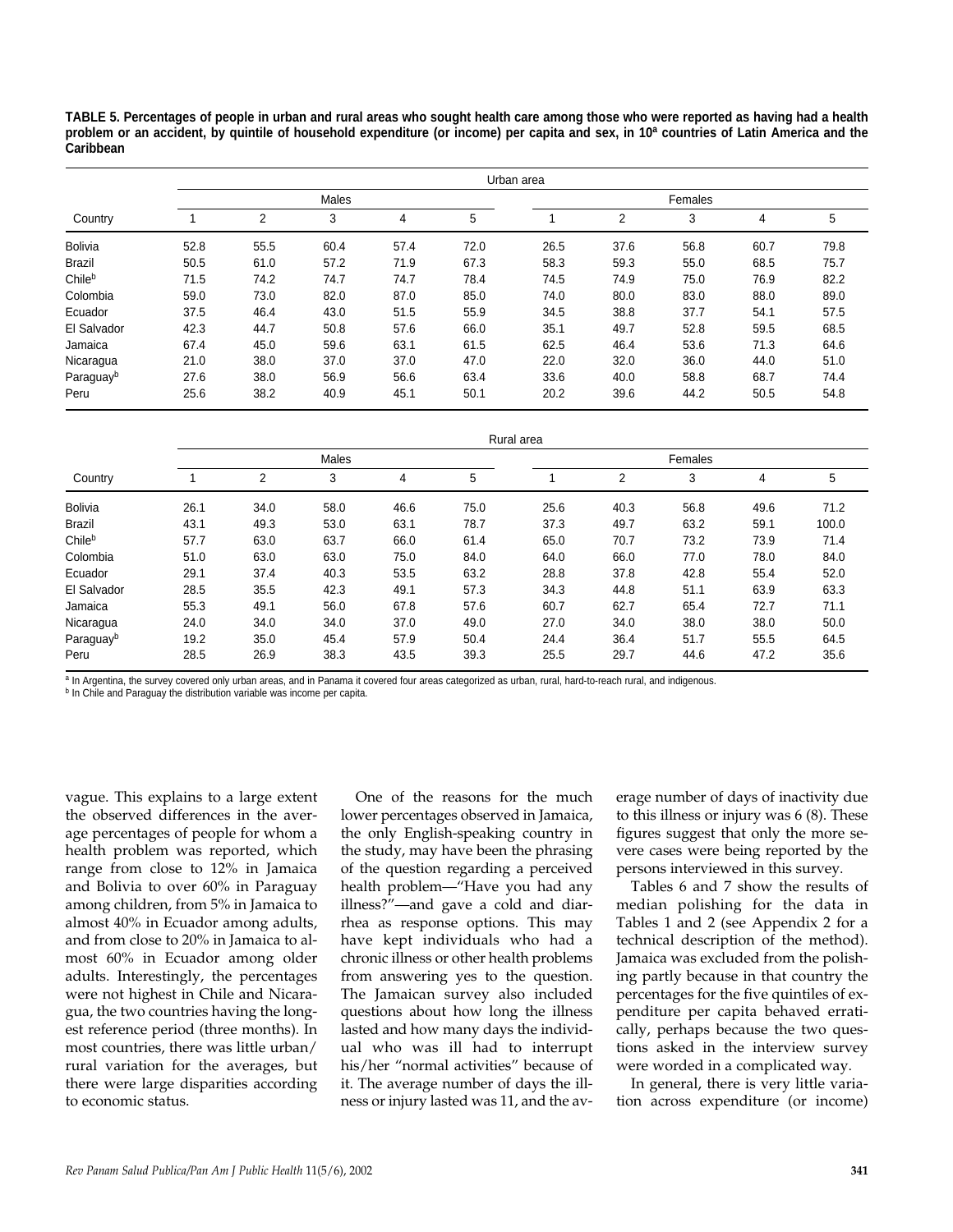|                        |        |                | Children |         |             |         |
|------------------------|--------|----------------|----------|---------|-------------|---------|
|                        | 1      | 2              | 3        | 4       | 5           |         |
| <b>Boys</b>            |        |                |          |         |             |         |
| Argentina <sup>a</sup> | $-0.5$ | 0.0            | 0.6      | $-0.4$  | 1.0         | 2.4     |
| Bolivia                | 4.7    | 3.9            | 0.0      | $-0.1$  | $-4.4$      | $-23.4$ |
| Brazil                 | 4.5    | 0.0            | 0.6      | $-2.8$  | $-2.4$      | 2.4     |
| Chile <sup>a</sup>     | 0.0    | $-1.0$         | 2.0      | 4.0     | $-1.9$      | $-2.5$  |
| Colombia               | $-1.1$ | 0.0            | 1.1      | 4.2     | $-0.9$      | $-15.9$ |
| Ecuador                | 0.0    | 7.8            | 0.6      | $-3.2$  | $-4.9$      | 13.3    |
| El Salvador            | $-2.0$ | 1.5            | 2.0      | 0.0     | $-1.9$      | 9.0     |
| Nicaragua              | 2.5    | 0.0            | 2.5      | 0.0     | $-2.4$      | $-2.5$  |
| Panama                 | $-8.0$ | 0.0            | 0.0      | 0.0     | 0.1         | 0.0     |
| Paraguay <sup>a</sup>  | 10.9   | 3.4            | $-5.1$   | $-10.6$ | 0.0         | 29.1    |
| Peru                   | 1.6    | 0.0            | $-1.1$   | 2.2     | $-1.3$      | $-6.5$  |
|                        | 31.0   | 32.5           | 32.0     | 32.5    | 34.9        |         |
| Girls                  |        |                |          |         |             |         |
| Argentina <sup>a</sup> | $-2.4$ | 1.4            | 0.7      | 0.0     | $-6.1$      | 6.1     |
| Bolivia                | 3.5    | $-2.8$         | 0.0      | $-2.5$  | 5.7         | $-21.5$ |
| Brazil                 | 3.0    | $-2.4$         | 0.8      | $-0.7$  | 0.0         | $-3.0$  |
| Chile <sup>a</sup>     | 0.9    | $-0.2$         | 0.0      | 0.3     | $-0.9$      | $-2.8$  |
| Colombia               | $-2.9$ | $-0.6$         | 2.6      | 0.0     | 3.6         | $-14.1$ |
| Ecuador                | $-2.2$ | 0.0            | 2.3      | $-1.6$  | 1.5         | 14.4    |
| El Salvador            | $-1.4$ | 0.0            | 5.2      | $-4.0$  | 0.8         | 9.0     |
| Nicaragua              | 0.0    | $-2.6$         | 4.6      | $-1.6$  | 2.2         | 2.6     |
| Panama                 | $-6.2$ | 1.0            | 0.0      | 0.0     | 5.6         | 0.0     |
| Paraguay <sup>a</sup>  | 8.6    | $-4.0$         | 6.2      | 0.0     | $-4.2$      | 29.0    |
| Peru                   | 0.4    | 1.1            | 0.0      | $-0.5$  | 0.0         | $-4.3$  |
|                        | 29.4   | 31.0           | 28.8     | 34.0    | 32.2        |         |
|                        |        |                |          |         |             |         |
|                        |        |                | Adults   |         |             |         |
|                        | 1      | $\overline{2}$ | 3        | 4       | $\mathbf 5$ |         |
| Men                    |        |                |          |         |             |         |
| Argentina <sup>a</sup> | $-3.3$ | $-1.4$         | 1.7      | $0.2\,$ | 0.0         | $-1.7$  |
| Bolivia                | 1.4    | 1.5            | $-0.6$   | $-0.8$  | 0.0         | $-8.0$  |
| Brazil                 | $-0.9$ | 0.0            | $-0.3$   | 1.3     | 2.0         | $-4.6$  |
| Chile <sup>a</sup>     | $-3.5$ | $-1.3$         | 0.9      | 0.0     | 1.1         | $-4.8$  |
| Colombia               | $-6.6$ | $-2.5$         | 0.5      | 0.0     | 4.5         | $-4.5$  |
| Ecuador                | $-1.6$ | 0.0            | 4.5      | 1.1     | $-3.5$      | 18.8    |
| El Salvador            | 0.0    | 0.0            | 1.9      | 0.0     | $-0.6$      | $0.0\,$ |
| Nicaragua              | $-2.2$ | 0.0            | 4.2      | $-5.0$  | 0.5         | 8.9     |
| Panama                 | $-0.7$ | $-0.3$         | 1.7      | 3.2     | 0.0         | 5.4     |
| Paraguay <sup>a</sup>  | 1.8    | 0.0            | $-2.4$   | $-0.3$  | 0.0         | 2.3     |
| Peru                   | 7.5    | 9.5            | 0.0      | $-4.8$  | $-7.3$      | 9.5     |
|                        | 23.3   | 21.1           | 18.9     | 20.1    | 19.6        |         |
| Women                  |        |                |          |         |             |         |
| Argentina <sup>a</sup> | $-0.5$ | 0.0            | 0.4      | 0.4     | $-0.8$      | 0.0     |
| Bolivia                | 11.6   | 1.3            | 0.0      | $-1.2$  | $-1.5$      | $-7.6$  |
| Brazil                 | 1.8    | 0.0            | $-2.0$   | $0.6\,$ | $-0.7$      | $-3.6$  |
| Chile <sup>a</sup>     | $-0.3$ | $-0.1$         | $0.0\,$  | 0.4     | 2.4         | $-3.1$  |
| Colombia               | $-6.1$ | $-1.6$         | 0.0      | 1.1     | 3.8         | $-4.1$  |
| Ecuador                | 1.0    | 0.0            | 1.2      | $-0.5$  | $-0.4$      | 24.9    |
| El Salvador            | $-0.6$ | 0.4            | 0.0      | 0.0     | 0.0         | 0.0     |
| Nicaragua              | $-0.5$ | 3.9            | $-1.2$   | 0.0     | 0.9         | 11.6    |
| Panama                 | $-0.9$ | 0.0            | $-0.4$   | 1.8     | 3.9         | 13.8    |
| Paraguay <sup>a</sup>  | 5.1    | $-0.6$         | $-0.8$   | 0.0     | 3.4         | 2.9     |
| Peru                   | 0.5    | $0.0\,$        | $-5.1$   | $-5.4$  | 1.0         | $-0.5$  |
|                        |        |                |          |         |             |         |
|                        | 24.8   | 23.4           | 23.6     | 23.4    | 21.5        |         |

**TABLE 6. Results of median polishing for percentages of persons who were reported as having had a health problem by quintile of household expenditure (or income) per capita and by sex, for three age groups in 11 countries of Latin America**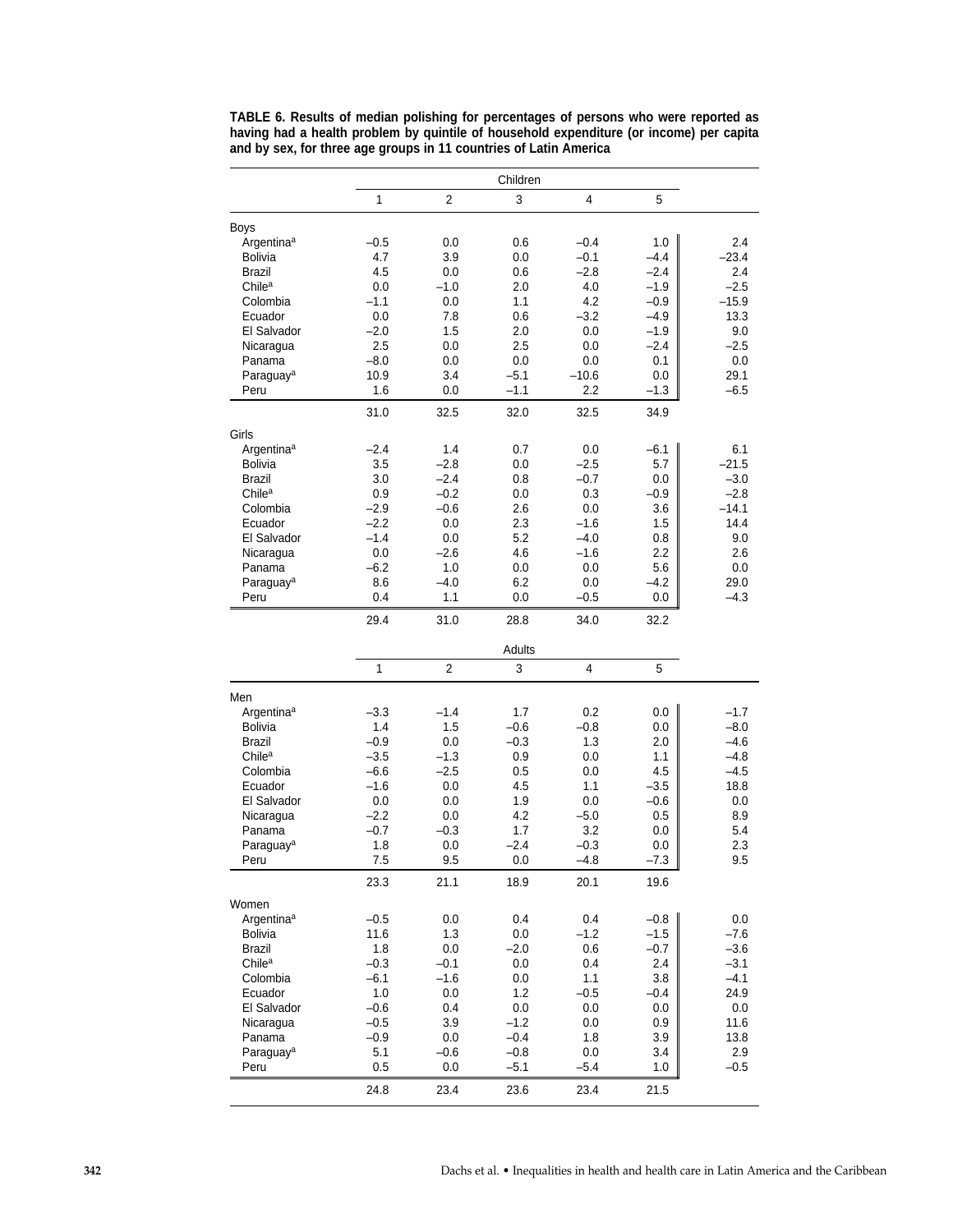|                        | <b>Older Adults</b> |                |        |        |        |         |
|------------------------|---------------------|----------------|--------|--------|--------|---------|
|                        | 1                   | $\overline{2}$ | 3      | 4      | 5      |         |
| Men                    |                     |                |        |        |        |         |
| Argentina <sup>a</sup> | $-2.7$              | 0.0            | 3.3    | 1.2    | $-1.6$ | 1.6     |
| Bolivia                | 0.6                 | $-1.1$         | $-0.6$ | 0.0    | 5.9    | 10.4    |
| <b>Brazil</b>          | 1.5                 | 0.0            | 1.5    | $-9.5$ | $-6.4$ | $-1.5$  |
| Chile <sup>a</sup>     | 0.0                 | $-1.8$         | $-2.3$ | 2.8    | 1.2    | $-2.8$  |
| Colombia               | $-4.5$              | $-1.0$         | 0.0    | 5.3    | 17.9   | $-13.0$ |
| Ecuador                | $-1.7$              | 3.7            | 0.0    | 4.3    | $-2.0$ | 22.1    |
| El Salvador            | 0.0                 | $-3.6$         | $-6.4$ | 2.1    | 4.9    | $-5.4$  |
| Nicaragua              | $-3.9$              | $-0.2$         | 4.4    | 0.0    | 5.0    | 14.5    |
| Panama                 | 0.0                 | 2.0            | $-5.9$ | 1.7    | $-7.8$ | 9.8     |
| Paraguay <sup>a</sup>  | 9.7                 | 0.3            | $-4.8$ | 0.0    | $-2.8$ | $-0.3$  |
| Peru                   | 0.0                 | $-4.7$         | $-4.0$ | 6.5    | 9.8    | $-9.8$  |
|                        | 36.4                | 38.7           | 38.1   | 30.5   | 26.5   |         |
| Women                  |                     |                |        |        |        |         |
| Argentina <sup>a</sup> | $-1.8$              | 1.2            | $-0.3$ | 0.0    | 1.8    | 0.3     |
| <b>Bolivia</b>         | 1.5                 | $-1.3$         | 6.2    | $-5.7$ | 0.0    | 5.7     |
| <b>Brazil</b>          | 3.4                 | 0.0            | 2.4    | $-4.4$ | $-0.8$ | $-9.8$  |
| Chile <sup>a</sup>     | $-4.0$              | $-0.5$         | 0.0    | 0.0    | 2.9    | $-1.9$  |
| Colombia               | $-8.6$              | $-1.4$         | 0.0    | 4.5    | 4.6    | $-11.8$ |
| Ecuador                | $-0.8$              | 5.3            | 0.0    | 5.3    | $-6.1$ | 24.0    |
| El Salvador            | $-0.6$              | 1.0            | 5.2    | $-0.6$ | 0.0    | $-10.2$ |
| Nicaragua              | $-11.8$             | 0.0            | $-1.8$ | 2.2    | 5.4    | 15.6    |
| Panama                 | 0.4                 | 7.3            | $-4.2$ | 0.0    | $-7.3$ | 7.3     |
| Paraguay <sup>a</sup>  | 6.3                 | $-1.6$         | 5.4    | 0.0    | $-7.9$ | 1.6     |
| Peru                   | 4.8                 | 3.5            | 0.0    | $-4.9$ | $-7.1$ | $-4.8$  |
|                        | 44.2                | 42.4           | 42.2   | 42.2   | 42.0   |         |

#### **TABLE 6. (Continued)**

a In Argentina, Chile, and Paraguay the distribution variable was income per capita.

quintiles for all age groups in urban and rural areas, with the exception of women in rural areas, who showed higher percentages in the quintiles of greater expenditure per capita. Although our analysis is merely exploratory and descriptive in nature, the fact that the residuals are "small" in almost every case supports the statement that there are no important differences across the various economic strata in the frequency of selfreported health problems in these countries.

The differences by sex are also generally small, except among older adults. In this group, the percentage of women with a self-reported health problem was between 5 and 15 points higher than for men, which is partly due to the

fact that women live longer than men and thus, in older age groups, there are proportionately more women in poor health.

Again no comparisons across countries can be made for the reasons already explained.

## **Health care**

The percentages of children who sought health care for their reported health problems ranged from close to 30 in Nicaragua to over 80 in Chile and Argentina. These differences are due in part to greater access to health care in some countries than others, but also to the seriousness of the "problem" being reported, which may differ, in

turn, depending on the phrasing of the questions asked to obtain that information. If the problems were more serious in one case than another, the percentage of health care utilization would be higher in the country reporting the more serious problems, even for similar levels of access to care. Another factor that can influence these results is the perception of health and disease, which varies according to cultural and socioeconomic background. Colombia and Peru are good examples. The questions included in the surveys were similar in both countries. The percentage of children that were reported as having had a health problem was close to 10% higher in Peru than in Colombia across all quintiles of expenditure per capita (see Tables 2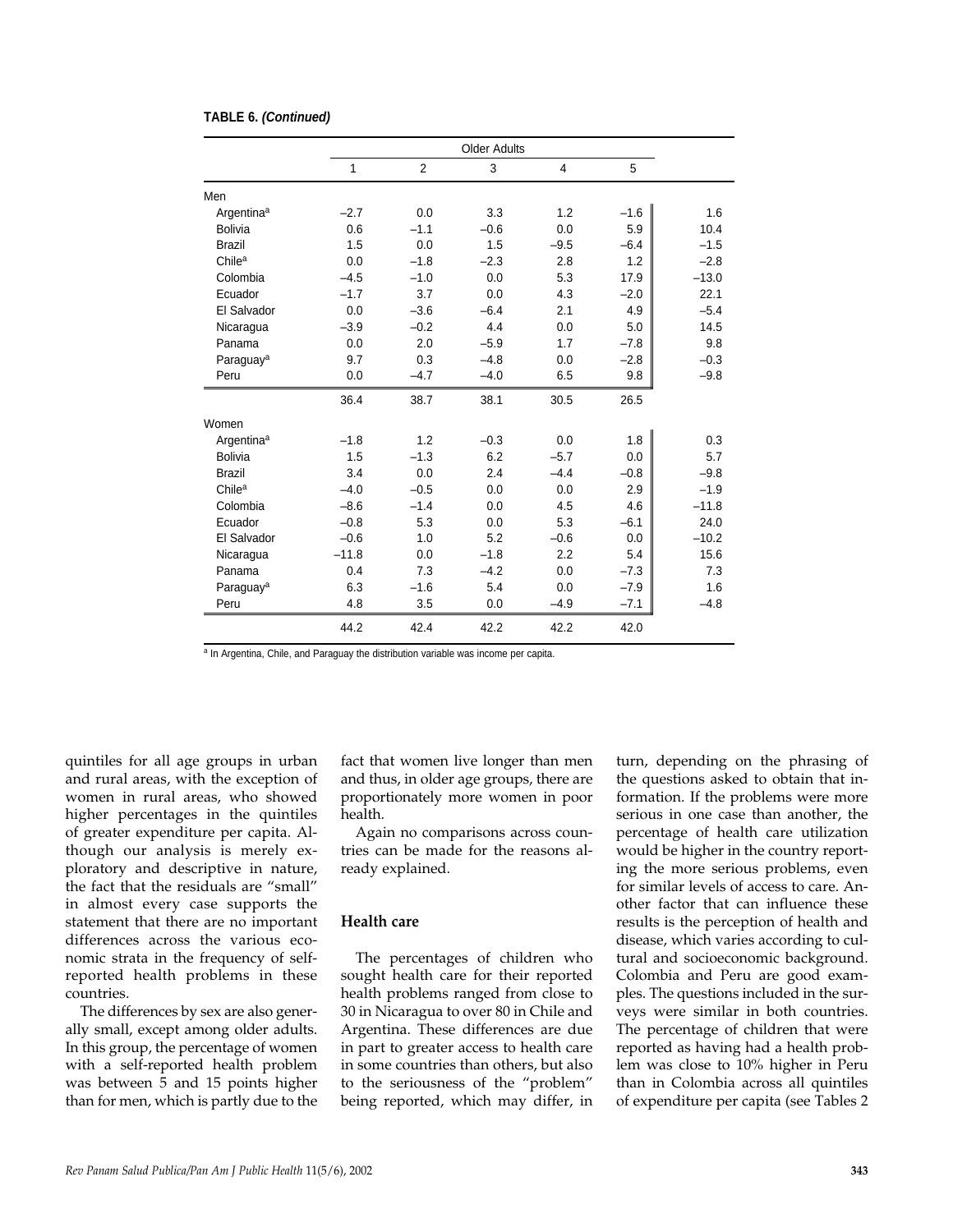|                | 1      | $\overline{2}$ | 3      | $\overline{4}$ | 5      |         |
|----------------|--------|----------------|--------|----------------|--------|---------|
| Men            |        |                |        |                |        |         |
| <b>Bolivia</b> | 5.7    | $-1.3$         | $-2.7$ | 1.7            | 0.0    | $-7.9$  |
| <b>Brazil</b>  | 0.5    | $-1.9$         | 0.5    | 0.0            | $-1.5$ | $-0.5$  |
| Chileb         | $-1.8$ | $-0.7$         | 1.1    | 2.0            | 0.0    | $-2.0$  |
| Colombia       | $-2.9$ | $-1.8$         | 0.0    | 2.4            | 3.9    | $-3.9$  |
| Ecuador        | $-1.3$ | 3.4            | 3.0    | 0.0            | $-3.7$ | 19.8    |
| El Salvador    | $-3.0$ | $-1.3$         | 1.6    | 3.1            | 0.0    | 1.3     |
| Nicaragua      | $-3.8$ | 0.3            | 2.1    | $-1.5$         | 0.0    | 7.0     |
| Paraguayb      | 8.8    | 0.0            | $-1.0$ | 0.5            | $-0.6$ | 7.8     |
| Peru           | 4.7    | 2.1            | $-2.4$ | 0.0            | $-1.0$ | $-0.8$  |
|                | 23.8   | 22.7           | 20.9   | 19.5           | 21.0   |         |
| Women          |        |                |        |                |        |         |
| <b>Bolivia</b> | 6.2    | $-1.8$         | $-0.8$ | 0.0            | 0.1    | $-10.8$ |
| <b>Brazil</b>  | 3.1    | 0.0            | 0.7    | $-0.6$         | $-3.1$ | $-3.1$  |
| Chileb         | 0.0    | 0.0            | 0.1    | $-1.0$         | 0.6    | $-0.1$  |
| Colombia       | $-6.0$ | $-1.3$         | 0.0    | 2.6            | 1.0    | $-1.0$  |
| Ecuador        | 1.8    | 0.0            | 1.4    | 0.0            | 0.0    | 23.2    |
| El Salvador    | $-3.3$ | 1.4            | 0.4    | 0.0            | $-1.0$ | 0.0     |
| Nicaragua      | $-2.7$ | 0.0            | 1.3    | $-0.1$         | 2.3    | 9.7     |
| Paraguayb      | 11.1   | 1.8            | $-0.3$ | 0.0            | $-0.2$ | 7.8     |
| Peru           | 5.2    | 0.2            | $-2.1$ | $-2.3$         | 0.0    | $-0.2$  |
|                | 25.0   | 24.3           | 24.0   | 25.4           | 25.0   |         |

**TABLE 7. Results of median polishing for the percentages of persons in urban and rural areas who were reported as having had a health problem, by quintile of household expenditure (or income) per capita and sex, in ninea countries of Latin America**

|                | Rural Area |                |        |        |         |        |  |
|----------------|------------|----------------|--------|--------|---------|--------|--|
|                | 1          | $\overline{2}$ | 3      | 4      | 5       |        |  |
| Men            |            |                |        |        |         |        |  |
| <b>Bolivia</b> | 0.0        | $-0.5$         | 1.2    | $-3.4$ | 6.3     | $-5.2$ |  |
| <b>Brazil</b>  | $-1.4$     | 0.9            | 0.0    | 5.5    | $-11.2$ | $-1.2$ |  |
| Chileb         | 2.7        | 0.6            | 0.0    | $-2.4$ | $-6.9$  | $-6.4$ |  |
| Colombia       | $-5.5$     | 0.0            | $-1.1$ | 2.8    | 1.8     | $-8.3$ |  |
| Ecuador        | $-5.8$     | $-0.7$         | 0.0    | 3.1    | 3.2     | 24.9   |  |
| El Salvador    | $-1.2$     | 0.0            | 0.3    | $-2.8$ | 0.7     | 2.9    |  |
| Nicaragua      | $-2.3$     | $-0.8$         | 7.1    | 0.0    | 9.0     | 9.5    |  |
| Paraguayb      | 12.2       | 6.4            | 0.0    | $-1.3$ | $-5.0$  | 1.3    |  |
| Peru           | 0.0        | 0.0            | 0.0    | $-7.4$ | 0.0     | 0.0    |  |
|                | 25.8       | 25.3           | 25.4   | 27.5   | 28.5    |        |  |
| Women          |            |                |        |        |         |        |  |
| <b>Bolivia</b> | 2.5        | $-4.3$         | 0.0    | $-2.6$ | 8.8     | $-2.5$ |  |
| <b>Brazil</b>  | $-0.2$     | 0.3            | 0.0    | 1.6    | $-20.2$ | $-1.6$ |  |
| Chileb         | 3.1        | 0.0            | 1.7    | $-3.1$ | $-7.6$  | $-6.6$ |  |
| Colombia       | $-4.3$     | $-2.1$         | 1.6    | 0.0    | 2.9     | $-6.5$ |  |
| Ecuador        | $-2.5$     | 0.0            | 2.5    | 0.7    | $-1.4$  | 26.1   |  |
| El Salvador    | 0.0        | $-1.4$         | 2.8    | $-1.3$ | 1.3     | 1.4    |  |
| Nicaragua      | $-3.9$     | $-1.7$         | 0.0    | 2.4    | 3.3     | 14.1   |  |
| Paraguayb      | 9.4        | 0.0            | 4.7    | $-1.6$ | $-4.0$  | 4.0    |  |
| Peru           | $-0.5$     | 2.2            | 0.8    | $-0.5$ | 0.0     | $-0.8$ |  |
|                | 26.8       | 28.6           | 27.9   | 31.5   | 34.6    |        |  |

a In Argentina, the survey covered only urban areas and in Panama it covered four areas categorized as urban, rural, hard-toreach rural, and indigenous.

b In Chile and Paraguay, the distribution variable was income per capita.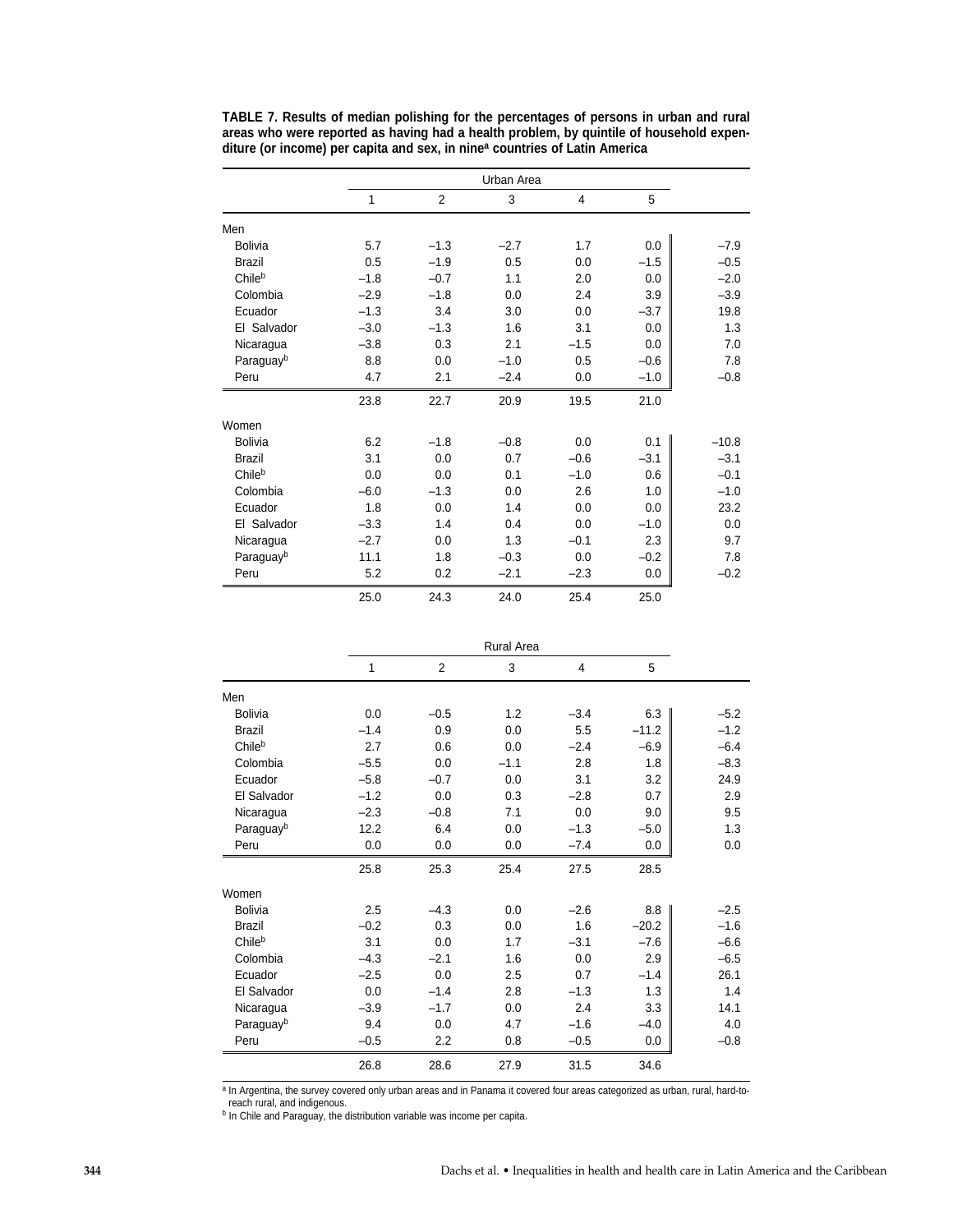|                            |         |                | Children |         |         |         |
|----------------------------|---------|----------------|----------|---------|---------|---------|
|                            | 1       | $\overline{2}$ | 3        | 4       | 5       |         |
| <b>Boys</b>                |         |                |          |         |         |         |
| Argentina <sup>a</sup>     | 32.3    | 15.1           | 0.0      | -4.1    | $-10.1$ | 20.6    |
| <b>Bolivia</b>             | 3.4     | 0.0            | 11.3     | $-17.0$ | $-2.8$  | $-11.7$ |
| <b>Brazil</b> <sup>b</sup> |         |                |          |         |         |         |
| Chile <sup>a</sup>         | 23.3    | 10.1           | 0.0      | $-5.1$  | $-14.6$ | 21.6    |
| Colombia                   | 0.0     | 0.6            | $-4.7$   | 3.4     | $-3.8$  | 16.9    |
| Ecuador                    | 8.5     | 2.6            | 0.0      | $-2.2$  | 0.0     | $-12.5$ |
| El Salvador                | 5.3     | $-1.1$         | $-7.7$   | 0.0     | 1.9     | 8.0     |
| Nicaragua                  | 7.9     | 0.8            | $-14.9$  | $-13.5$ | 0.0     | $-21.5$ |
| Panama                     | 0.0     | 5.1            | 5.4      | $-1.5$  | $-3.7$  | $-0.6$  |
| Paraguay <sup>a</sup>      | $-7.2$  | 0.0            | $-1.7$   | 13.1    | 6.6     | $-11.1$ |
| Peru                       | 1.2     | $-3.9$         | 0.0      | $-10.0$ | 4.9     | $-0.6$  |
|                            | 34.6    | 52.8           | 64.4     | 68.1    | 76.5    |         |
| Girls                      |         |                |          |         |         |         |
| Argentina <sup>a</sup>     | 22.2    | 6.5            | 0.0      | $-14.1$ | $-12.9$ | 31.8    |
| <b>Bolivia</b>             | $-0.6$  | 0.0            | 4.7      | $-6.7$  | 10.0    | $-9.3$  |
| <b>Brazil</b> <sup>b</sup> |         |                |          |         |         |         |
| Chile <sup>a</sup>         | 26.7    | 15.0           | 0.0      | $-8.1$  | $-5.9$  | 18.3    |
| Colombia                   | 8.3     | 10.6           | $-0.9$   | $-1.3$  | 0.0     | 14.2    |
| Ecuador                    | 0.7     | 0.0            | $-2.1$   | 0.3     | $-1.7$  | $-13.1$ |
| El Salvador                | 5.5     | 0.0            | $-1.2$   | $-4.4$  | 3.0     | 8.3     |
| Nicaragua                  | 6.6     | 1.3            | $-6.1$   | $-22.2$ | 0.0     | $-23.5$ |
| Panama                     | 6.5     | 8.0            | 0.0      | $-5.1$  | $-7.4$  | $-0.7$  |
| Paraguay <sup>a</sup>      | $-15.4$ | $-12.1$        | 1.3      | 3.0     | 0.0     | $-0.6$  |
| Peru                       | 0.0     | $-1.5$         | 0.9      | 3.5     | $-3.3$  | $-5.8$  |
|                            | 34.9    | 49.2           | 58.7     | 71.8    | 74.5    |         |
|                            |         |                | Adults   |         |         |         |
|                            | 1       | $\overline{2}$ | 3        | 4       | 5       |         |
| Men                        |         |                |          |         |         |         |
| Argentina <sup>a</sup>     | 15.9    | 6.2            | 0.0      | $-5.8$  | $-11.9$ | 15.2    |
| <b>Bolivia</b>             | $-2.4$  | 0.0            | 4.4      | $-20.3$ | 0.4     | $-0.4$  |
| <b>Brazil</b> <sup>b</sup> | 0.0     | 5.9            | $-12.8$  | $-5.0$  | 3.7     | 14.6    |
| Chile <sup>a</sup>         | 10.3    | 3.8            | $-2.2$   | 0.0     | $-3.1$  | 19.7    |
| Colombia                   | 7.9     | 2.2            | $-1.4$   | $-0.2$  | 0.0     | 19.3    |
| Ecuador                    | 11.3    | 9.2            | $-14.5$  | 0.0     | 0.0     | $-11.3$ |
| El Salvador                | 3.5     | 0.0            | $-9.5$   | $-1.0$  | 1.3     | $-10.2$ |
| Nicaragua                  | 5.9     | 5.6            | $-6.9$   | $-3.9$  | 0.0     | $-13.1$ |
| Panama                     | 3.1     | 1.8            | $-1.0$   | 0.0     | $-7.8$  | 1.0     |
| Paraguay <sup>a</sup>      | $-6.2$  | 0.0            | $-5.5$   | 0.0     | 2.4     | $0.0\,$ |
| Peru                       | 16.4    | 8.3            | $-6.4$   | 0.0     | $-5.1$  | $-22.9$ |
|                            | 29.2    | 41.5           | 60.0     | 60.0    | 62.1    |         |
| Women                      |         |                |          |         |         |         |
| Argentina <sup>a</sup>     | 17.0    | 9.3            | 0.0      | -4.8    | $-4.9$  | 22.3    |
| <b>Bolivia</b>             | $-3.2$  | $-2.1$         | 4.7      | 0.0     | 12.4    | $-3.3$  |
| <b>Brazil</b> <sup>b</sup> | 11.5    | $0.0\,$        | -17.1    | 4.9     | $-9.3$  | 10.5    |
| Chile <sup>a</sup>         | 19.5    | 6.8            | 0.0      | -6.2    | $-6.2$  | 19.2    |
| Colombia                   | 12.4    | 0.0            | 3.0      | $-2.3$  | $-7.9$  | 28.9    |
| Ecuador                    | 8.9     | 0.0            | $-7.1$   | 0.6     | $-5.7$  | $-9.0$  |
| El Salvador                | 0.0     | 0.0            | $-1.0$   | 0.0     | $-5.2$  | 0.0     |
| Nicaragua                  | 8.0     | 0.3            | 0.0      | $-2.5$  | $-5.5$  | $-10.5$ |
| Panama                     | 0.0     | 3.1            | 2.0      | -6.2    | $-11.2$ | 6.0     |
| Paraguay <sup>a</sup>      |         |                |          |         |         |         |
|                            | $-0.5$  | $-2.7$         | 0.0      | 5.0     | 0.0     | 0.0     |
| Peru                       | 5.5     | 0.3            | 0.0      | $-3.3$  | -9.5    | $-11.4$ |

**TABLE 8. Results of median polishing for the percentages of persons who received health care, by quintile of household expenditure (or income) per capita and sex, for three age groups in 11 countries of Latin America**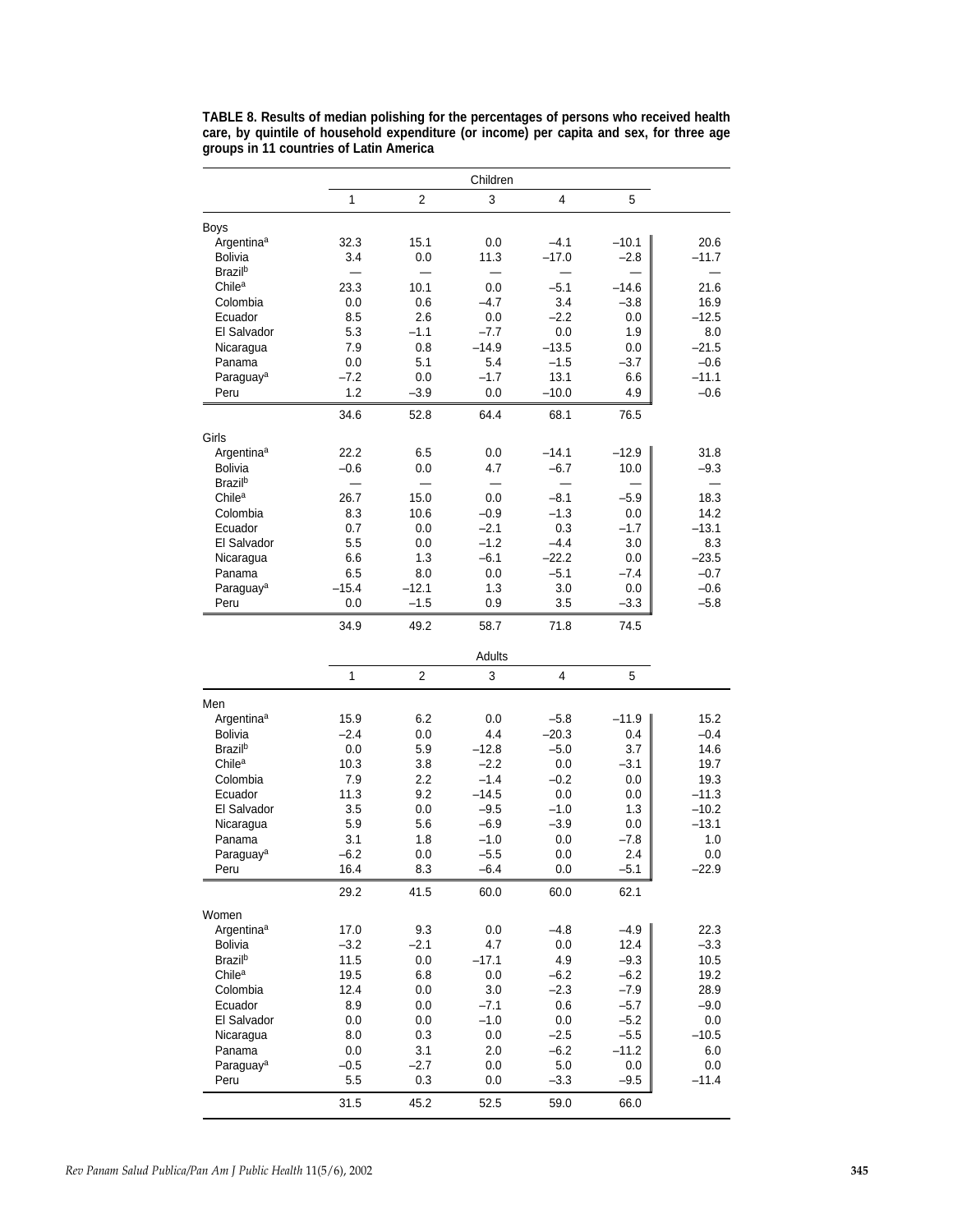|                            | <b>Older Adults</b> |                |         |        |         |         |
|----------------------------|---------------------|----------------|---------|--------|---------|---------|
|                            | 1                   | $\overline{2}$ | 3       | 4      | 5       |         |
| Men                        |                     |                |         |        |         |         |
| Argentina <sup>a</sup>     | 15.6                | 12.3           | $-0.4$  | 0.0    | $-2.8$  | 19.9    |
| Bolivia                    | $-3.8$              | $-1.3$         | 3.9     | 0.0    | 11.3    | $-4.9$  |
| Brazil <sup>b</sup>        |                     |                |         |        |         |         |
| Chile <sup>a</sup>         | 12.4                | 8.2            | 0.0     | $-6.1$ | $-5.5$  | 25.5    |
| Colombia                   | 0.0                 | 9.3            | $-3.0$  | 9.1    | $-1.0$  | 21.8    |
| Ecuador                    | 2.4                 | 0.0            | $-6.0$  | 1.0    | $-3.5$  | $-2.4$  |
| El Salvador                | 6.7                 | 0.0            | $-1.5$  | $-1.6$ | 18.3    | $-16.0$ |
| Nicaragua                  | 12.6                | 10.3           | $-8.9$  | 0.0    | $-6.3$  | $-14.1$ |
| Panama                     | $-14.7$             | 0.0            | 4.8     | 1.2    | $-22.9$ | 14.7    |
| Paraguay <sup>a</sup>      | $-4.9$              | 1.5            | 0.0     | 0.4    | $-3.3$  | 0.9     |
| Peru                       | 3.7                 | $-7.2$         | $-6.8$  | 1.7    | 0.0     | $-3.0$  |
|                            | 35.5                | 46.8           | 59.0    | 62.1   | 69.4    |         |
| Women                      |                     |                |         |        |         |         |
| Argentina <sup>a</sup>     | 21.5                | 18.4           | 0.0     | $-4.8$ | $-11.2$ | 21.5    |
| <b>Bolivia</b>             | $-7.5$              | 1.0            | 3.7     | $-7.1$ | 0.0     | $-4.3$  |
| <b>Brazil</b> <sup>b</sup> |                     |                |         |        |         |         |
| Chile <sup>a</sup>         | 14.0                | 12.9           | 0.0     | $-2.8$ | $-13.2$ | 23.0    |
| Colombia                   | 5.9                 | 10.8           | $-1.7$  | 0.0    | $-7.7$  | 23.5    |
| Ecuador                    | 2.2                 | 5.3            | $-12.8$ | 0.0    | $-3.2$  | $-4.8$  |
| El Salvador                | 0.0                 | 1.3            | $-5.7$  | $-8.1$ | 1.8     | $-4.9$  |
| Nicaragua                  | 10.0                | 7.9            | 0.0     | $-2.8$ | $-6.7$  | $-16.0$ |
| Panama                     | $-4.9$              | 3.9            | 3.1     | 0.0    | $-13.8$ | 17.0    |
| Paraguay <sup>a</sup>      | 0.0                 | $-3.1$         | $-2.1$  | 2.2    | 7.5     | 2.6     |
| Peru                       | $-1.7$              | 5.1            | 1.3     | $-1.7$ | 0.0     | $-12.4$ |
|                            | 40.0                | 45.1           | 60.0    | 66.8   | 76.6    |         |

#### **TABLE 8. (Continued)**

a The sample size in Brazil was not large enough to study this age group.

b In Argentina, Chile and Paraguay, the distribution variable was income per capita.

and 6), yet children who sought health care in Peru were approximately 17% fewer than in Colombia. If one computes the percentage of children in the entire population for whom health care was sought, the figures from both countries are nearly identical for all five quintiles. They are 9.2% in Colombia and 7.4% in Peru in the first expenditure quintile; 12.6% and 11.6%, respectively, in the second quintile; 15.6% and 13.2 in the third quintile, 16.2 and 20.3 in the fourth, and 21.9 and 18.2 in the fifth. They were almost invariably higher in Colombia, but never by more than 2% or 3%.

Among children, practically no differences were detected between boys and girls in any of the countries in terms of utilization of health care. The only exceptions were Argentina and Paraguay, where, on average, about 10% more girls than boys sought health care, and in Peru, where the percentages for girls were somewhat lower than for boys.

In all countries except Paraguay, proportionately fewer adults than children sought health care for their reported health problems. There was also less variation among adults than children in all countries. With the exception of Brazil, health care was sought by higher percentages of women than men, on average, although health care usage among men and women was very similar in Bolivia, Chile, Colombia, and Ecuador.

The percentages of individuals who sought health care was higher among

older adults, as was to be expected, and there was small variability from one country to another. With the exception of Peru, percentages of health care use were on average higher for women than men among older adults. They were almost identical in Bolivia and Ecuador. Although in a few countries percentages were very similar in urban and rural areas, they were almost always higher in urban areas among individuals of either sex. The only exception was Jamaica, where the number of women who sought health care in rural areas was almost 10% higher than in urban areas.

The percentage of people who sought health care in the upper quintile of household expenditure (or income) per capita was on average close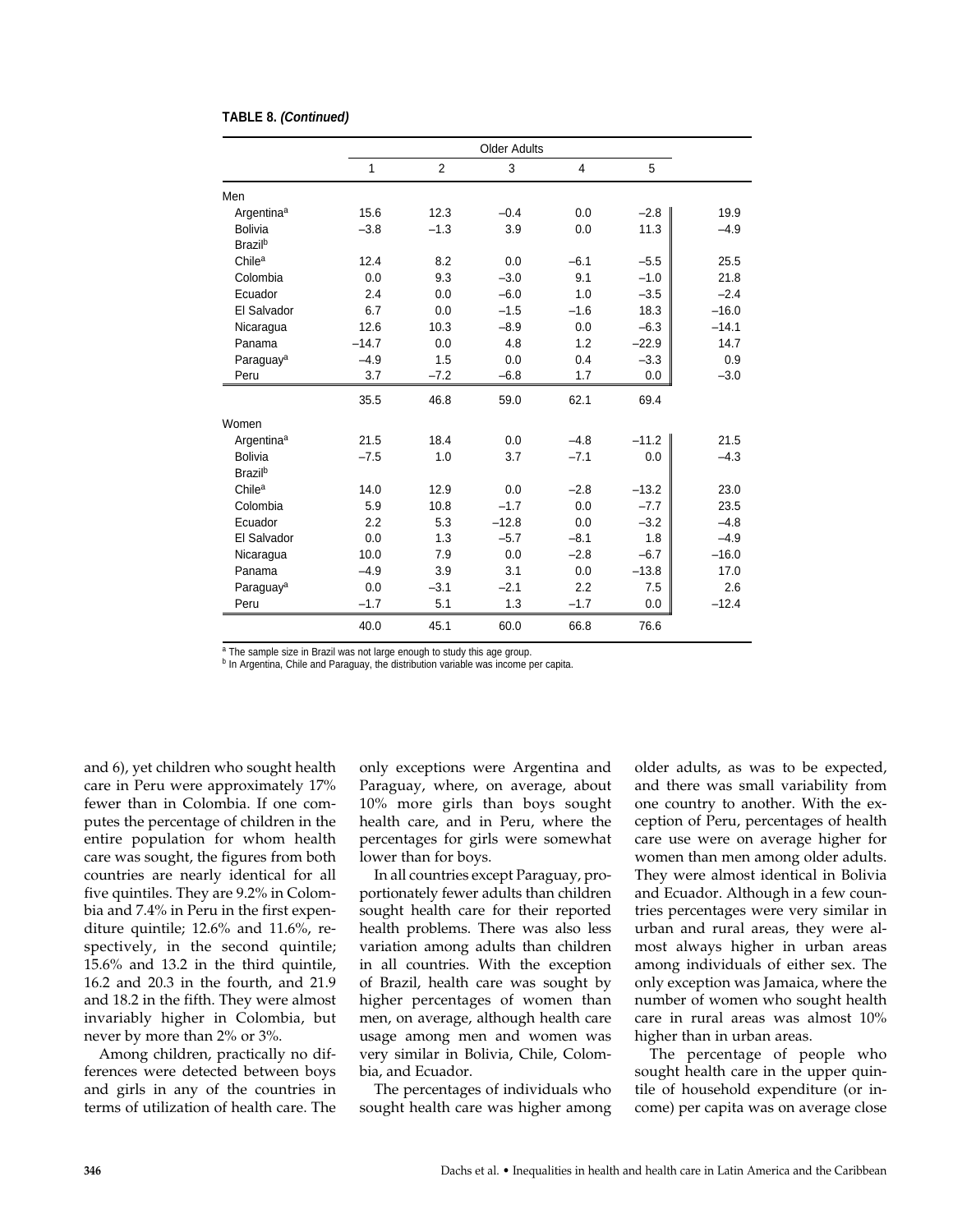|                       | Urban Area |        |         |        |         |         |  |
|-----------------------|------------|--------|---------|--------|---------|---------|--|
|                       | 1          | 2      | 3       | 4      | 5       |         |  |
| Men                   |            |        |         |        |         |         |  |
| <b>Bolivia</b>        | 4.4        | 3.0    | $-2.6$  | $-6.1$ | 0.0     | 6.1     |  |
| <b>Brazil</b>         | 0.0        | 6.3    | $-8.0$  | 6.3    | $-6.9$  | 8.2     |  |
| Chileb                | 11.4       | 10.0   | 0.0     | $-0.5$ | $-5.4$  | 17.8    |  |
| Colombia              | $-8.4$     | 1.5    | 0.0     | 4.5    | $-6.1$  | 25.1    |  |
| Ecuador               | 1.2        | 5.9    | $-7.9$  | 0.0    | $-4.1$  | $-5.9$  |  |
| El Salvador           | 0.0        | $-1.8$ | $-6.1$  | 0.2    | 0.0     | 0.0     |  |
| Nicaragua             | $-1.4$     | 11.5   | 0.0     | $-0.5$ | 0.9     | $-19.9$ |  |
| Paraguayb             | $-12.2$    | $-5.9$ | 2.6     | 1.8    | 0.0     | $-2.6$  |  |
| Peru                  | $-0.9$     | 7.6    | $-0.1$  | 3.6    | 0.0     | $-15.9$ |  |
|                       | 42.3       | 46.4   | 56.9    | 57.4   | 66.0    |         |  |
| Women                 |            |        |         |        |         |         |  |
| <b>Bolivia</b>        | $-8.0$     | $-2.4$ | 1.9     | 0.0    | 5.4     | 0.0     |  |
| <b>Brazil</b>         | 15.9       | 11.5   | $-7.8$  | 0.0    | $-6.5$  | 7.8     |  |
| Chileb                | 19.9       | 14.8   | 0.0     | $-3.9$ | $-12.3$ | 20.0    |  |
| Colombia              | 11.4       | 12.0   | 0.0     | $-0.7$ | $-13.4$ | 28.0    |  |
| Ecuador               | 6.6        | 5.4    | $-10.7$ | 0.0    | $-10.3$ | $-6.6$  |  |
| El Salvador           | 1.8        | 10.9   | $-0.9$  | 0.0    | $-4.7$  | $-1.2$  |  |
| Nicaragua             | 4.2        | 8.7    | $-2.3$  | 0.0    | $-6.7$  | $-16.7$ |  |
| Paraguay <sup>b</sup> | $-0.9$     | 0.0    | 3.8     | 8.0    | 0.0     | 0.0     |  |
| Peru                  | $-3.6$     | 10.4   | 0.0     | 0.6    | $-8.8$  | $-10.8$ |  |
|                       | 34.5       | 40.0   | 55.0    | 60.7   | 74.4    |         |  |

**TABLE 9. Results of median polishing for the percentages of persons in urban and rural areas who received health care, by quintile of expenditure (or income) per capita and sex, in nine<sup>a</sup> countries of Latin America**

|                | <b>Rural Area</b> |                |        |        |         |         |  |
|----------------|-------------------|----------------|--------|--------|---------|---------|--|
|                | 1                 | $\overline{2}$ | 3      | 4      | 5       |         |  |
| Men            |                   |                |        |        |         |         |  |
| <b>Bolivia</b> | $-0.9$            | 0.0            | 14.2   | $-5.4$ | 15.2    | $-1.5$  |  |
| <b>Brazil</b>  | 0.8               | 0.0            | $-6.2$ | $-4.3$ | 3.5     | 13.8    |  |
| Chileb         | 10.9              | 9.3            | 0.0    | $-5.8$ | $-18.3$ | 18.3    |  |
| Colombia       | 0.0               | 5.0            | $-4.9$ | $-1.0$ | 0.1     | 22.5    |  |
| Ecuador        | 0.0               | 1.3            | $-5.7$ | $-0.6$ | 1.2     | 0.6     |  |
| El Salvador    | 3.1               | 3.1            | 0.0    | $-1.4$ | $-1.0$  | $-3.1$  |  |
| Nicaragua      | 6.9               | 9.9            | 0.0    | $-5.1$ | $-1.0$  | $-11.4$ |  |
| Paraguayb      | $-8.8$            | 0.0            | 0.5    | 4.9    | $-10.5$ | $-0.5$  |  |
| Peru           | 8.6               | 0.0            | 1.5    | $-1.4$ | $-13.5$ | $-8.6$  |  |
|                | 28.5              | 35.5           | 45.4   | 53.5   | 61.4    |         |  |
| Women          |                   |                |        |        |         |         |  |
| <b>Bolivia</b> | $-3.2$            | 0.0            | 5.1    | $-5.9$ | 6.7     | 0.0     |  |
| <b>Brazil</b>  | $-0.9$            | 0.0            | 2.1    | $-5.8$ | 26.1    | 9.4     |  |
| Chileb         | 14.7              | 8.8            | 0.0    | $-3.2$ | $-14.7$ | 21.5    |  |
| Colombia       | 9.9               | 0.4            | 0.0    | $-2.8$ | $-5.8$  | 25.3    |  |
| Ecuador        | 2.5               | 0.0            | $-6.4$ | 2.4    | $-10.0$ | $-2.5$  |  |
| El Salvador    | 0.9               | 0.0            | $-5.1$ | 3.9    | $-5.7$  | 4.5     |  |
| Nicaragua      | 11.9              | 7.4            | 0.0    | $-3.8$ | $-0.8$  | $-13.7$ |  |
| Paraguayb      | $-4.4$            | $-3.9$         | 0.0    | 0.0    | 0.0     | 0.0     |  |
| Peru           | 5.0               | $-2.3$         | 1.2    | 0.0    | $-20.6$ | $-8.3$  |  |
|                | 28.8              | 40.3           | 51.7   | 55.5   | 64.5    |         |  |

a In Argentina, the survey covered only urban areas and in Panama it covered four areas categorized as urban, rural, hard-to-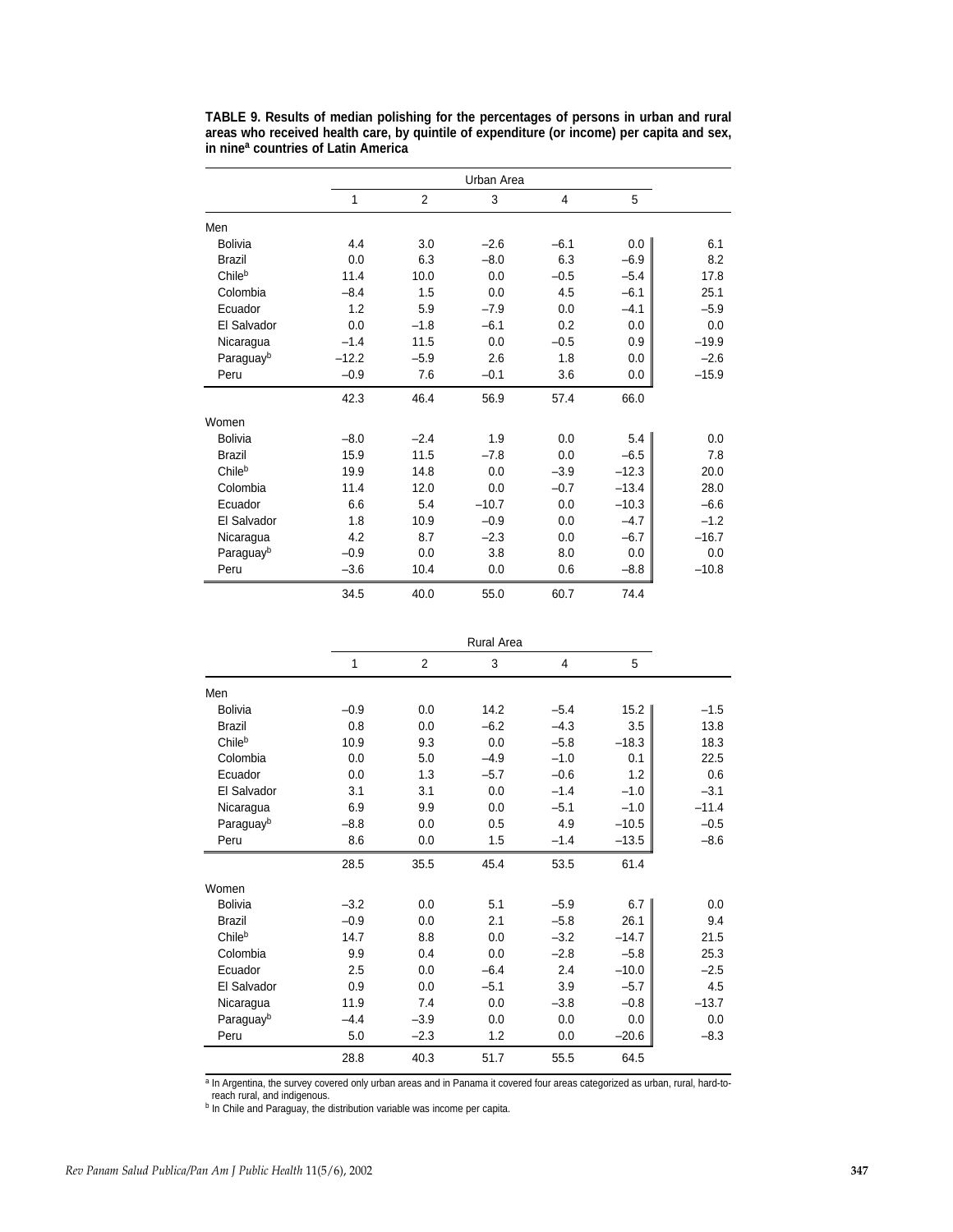to twice as large as in the lowest quintile of expenditure (or income) per capita. This was true for all age groups in both urban and rural areas, and for both sexes. Considering the fact that the percentage of individuals who reported health problems may be underreported in the lower quintiles, there may be some very large inequities in health care utilization across countries, for all areas and age groups.

Health care utilization was not invariably twice as high in the upper expenditure or income quintile than in the lowest quintile. The two main examples are those of Argentina and Chile (see the residuals in Table 7) for all age groups, and Chile in both urban and rural areas; in these countries the inequalities were very small for children and adults but somewhat larger for older adults (Table 4). The other exception is Nicaragua, where the percentages for older adults of either sex were lower for all quintiles.

The graphs in Figures 1, 2, and 3 show the results of median polishing for health care among children, adults, and older adults, respectively. The graphs resulting from the median polishing represent the combined "effects" of rows and columns in the original table, which in this particular case relate to countries and quintiles, respectively. The value at one of the vertices is the "fitted" value for that country and quintile. Between the sections for boys and girls and men and women there is a box and a whisker plot (17, 18) of the residuals. The values represented by small circles are the ones that could be considered "outliers", exceptionally large values.

In general, the percentage of individuals who sought health care was greater among women than men in all age groups, although the difference was more marked in the adult age group, possibly on account of the reproductive aspects of women's health in this age bracket. There are exceptions to this in some countries. The graphs illustrating the results of median polishing should not be interpreted without taking into account the large residuals. The three countries with the highest average percentages **FIGURE 1. Results of median polishing for the percentage of children who received health care among those who were reported as having had a health problem, by sex and quintile of household expenditure per capita, for 11 countries of Latin America, 1997–1999**



**FIGURE 2. Results of median polishing for the percentage of adults who received health care among those who were reported as having had a health problem, by sex and quintile of household expenditure per capita, for 11 countries of Latin America, 1997–1999**



of individuals who sought health care, for all age groups and both sexes, among those who reported a health problem were Argentina, Chile, and Colombia. These countries were also the ones with the smallest inequalities across economic strata, particularly among children.

The graphs in Figure 4 represent the results of median polishing for urban and rural areas and all age groups in nine of the 12 countries studied. (Ja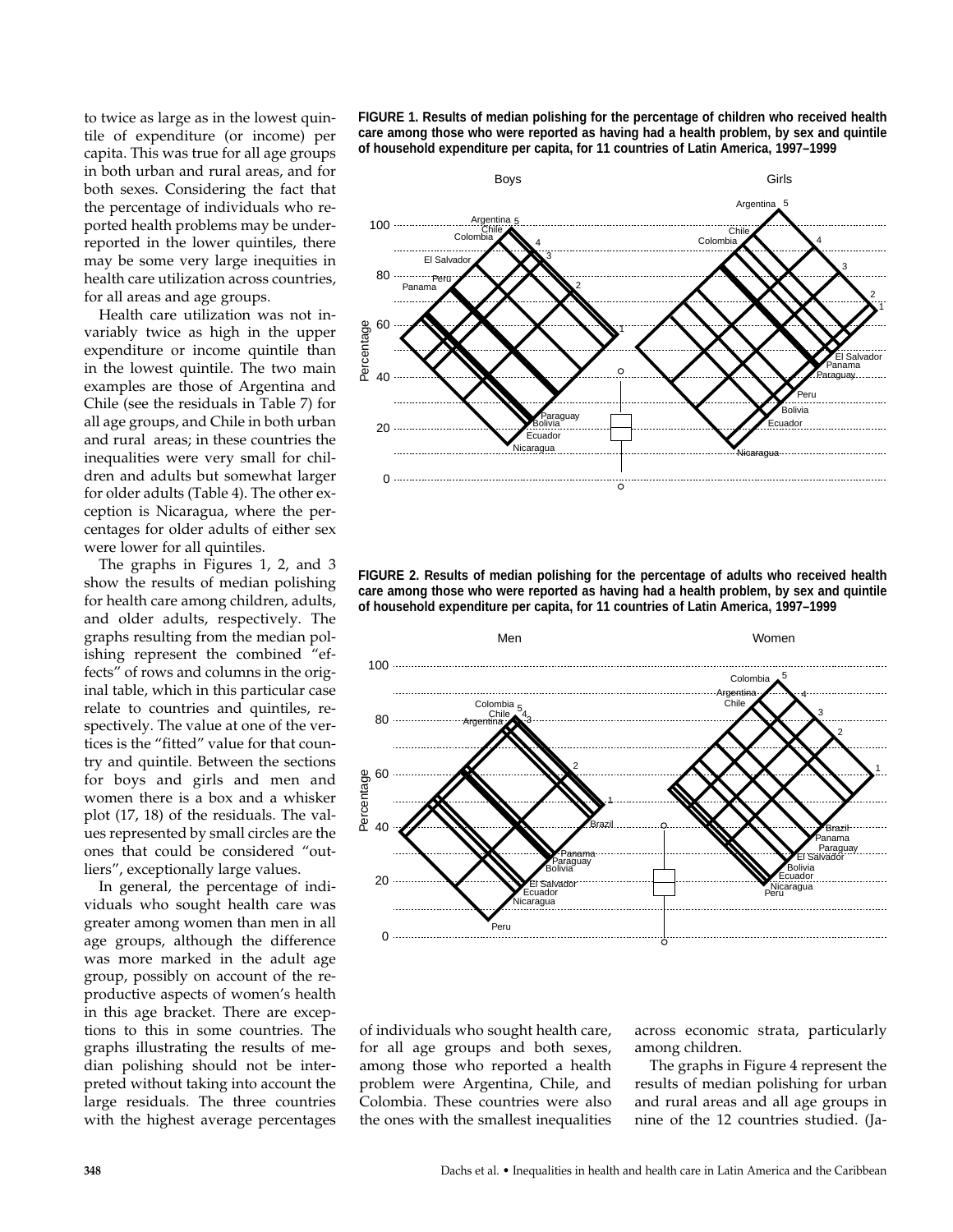**FIGURE 3. Results of median polishing for the percentage of older adults who received health care among those who were reported as having had a health problem, by sex and quintile of household expenditure per capita, for 11 countries of Latin America, 1997–1999**



maica was not included in the polishing, and in Argentina and Panama the analysis could not be done by urban/ rural areas.) Percentages were in general larger in urban than in rural areas for both sexes, as one might expect. In urban areas, the spread across economic strata is smaller for men than for women. This may be because men have a larger participation in the formal economic sector and as a result have fewer problems of utilization in the lower economic levels than the women. The percentages of individuals in urban areas who sought health care were higher overall among women than men, but the differences between sexes were somewhat smaller, on average, for the two lowest quintiles of expenditure (or income) per capita. This was not the case in rural areas, where slightly higher percentages of women than men sought health care in all quintiles, except in Ecuador and Peru.

# **Final comments and conclusions**

The following statements summarize the findings of this descriptive, exploratory study:

- Differences in the percentages of persons who are reported with a health problem or an accident are very small across the economic spectrum.
- The percentages vary from country to country, in part due to differences in the questions used and possibly to variations in the perception of disease and health, which are partially accounted for by the availability and accessibility of the health system.
- The percentages of individuals who sought health care for the reported health problem show a steep gradient across the economic spectrum. On average, these percentages are approximately twice as large for persons in the quintile of higher expenditures (incomes) per capita as for those in the lowest quintile.
- In the three age groups studied (children, adults, and older adults) as well as in urban and rural areas, the percentage of women who seek health care is higher, in general, than the percentage of men, especially among adults, which may be attributed in part to the reproductive aspects of women's health.
- For the two lowest quintiles of expenditure (income) per capita in

urban areas, the percentages of women who seek health care are lower than the percentages of men.

• In urban areas, the gradient for seeking care is smaller for men than for women.

A set of recommendations and conclusions:

- The questions about self-reported health problems should be simplified and improved. Research should be done on ways of eliciting responses that are less dependent on economic status and cultural background (19–21).
- The response categories for the question regarding a health problem should be extended from simply "yes" and "no" to include specific illnesses and conditions. There is increasing evidence that, at least for children, the expected economic gradient is found when questions are asked about specific problems, such as diarrhea and upper respiratory tract infections.
- The questions about seeking care should also be improved. The reference period for both questions should be very precise and not very long.
- The response categories for seeking care should always make it possible to tell when care was sought in the formal health system and when it was not. It would also be useful to know the type of establishment where care was sought. This information is available in only a few of the surveys.
- Notwithstanding all the problems with the questions and response categories, the surveys are an invaluable source of data for studying inequalities in health. These data should be used to study in depth the relationship between these inequalities and their determinants. Most of the published studies on health inequalities present only geographical or large area inequalities**,** without addressing the development of models for specific outcomes, which would make it possible to devise policies to reduce those inequalities.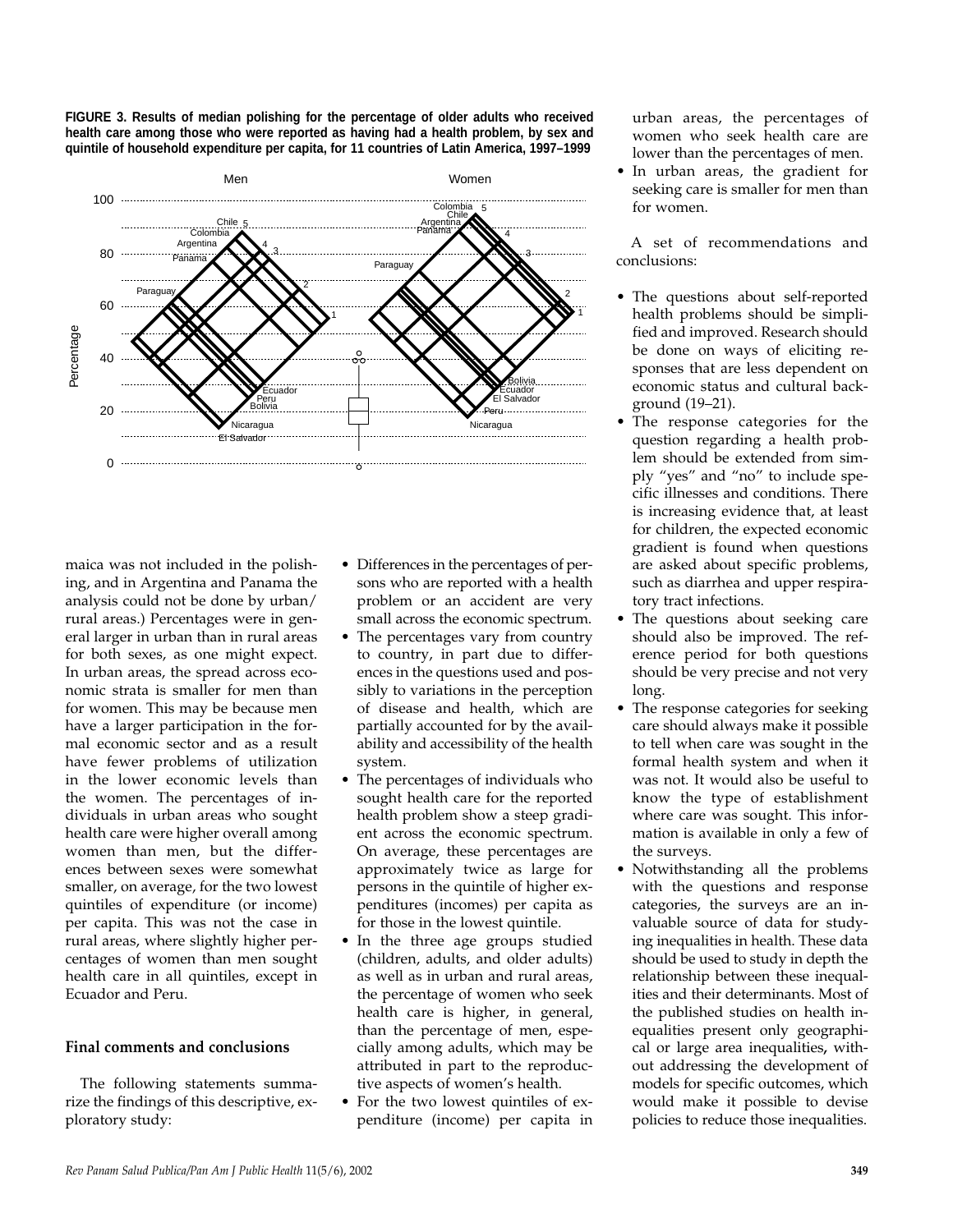**FIGURE 4. Results of median polishing for the percentages of the urban and rural population who received health care among those who were reported as having had a health problem, by sex and quintile of household expenditure per capita, in nine countries of Latin America, 1997–1999**



The results presented in this paper are a first step in trying to obtain answers to some of the questions raised by Rosemberg and Andersson (22) in the discussion section of their paper: "What are the dimensions of social exclusion in health in Latin America and the Caribbean?" and, more importantly, "Who are the excluded persons?" in terms of their demographic and socioeconomic characteristics and place of residence. By improving the instruments for collecting data (questionnaires) and by broadening the analyses, it will be possible to reach a much better understanding of the real dimensions of the problem and of its social and economic determinants. This knowledge, combined with an understanding of each country's health system, will make it possible to propose better policy alternatives within the health sector reform processes so as to increase health coverage and access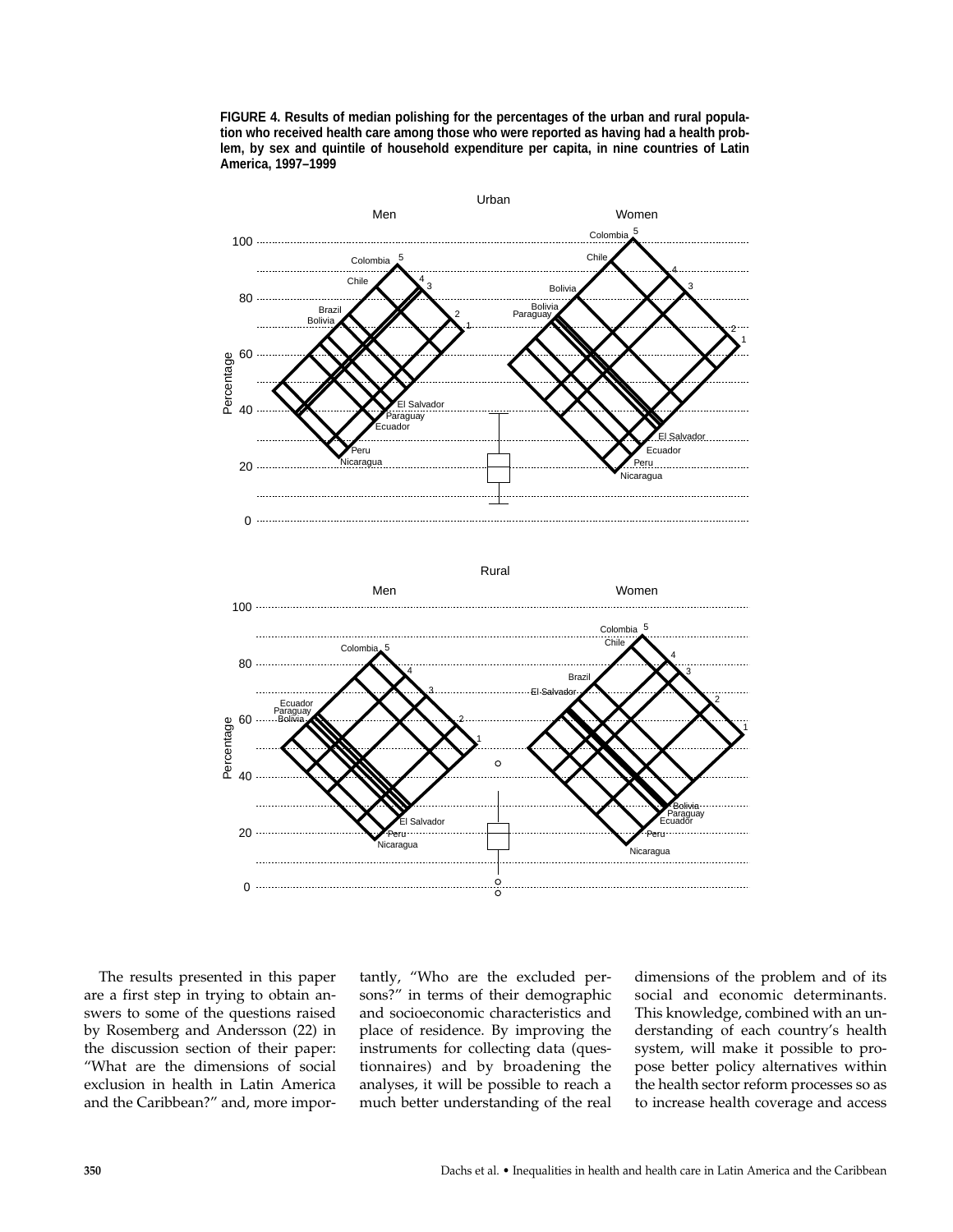to health care and to bring utilization closer to need (23).

This paper also points to an important methodological recommendation. Due to the different patterns of economic gradients among different age groups and among males and females, the practice of standardization used in constructing concentration curves and in computing concentration indices should be avoided (24–26).

**Acknowledgments.** Most of the information used in preparing this

paper was gathered within the context of two separate projects developed by PAHO's Program on Public Policy and Health, with partial support from the Research Coordination Program of the Division of Health and Human Development. One of the projects, namely the production of summary data on health inequalities, was carried out by the Department of Social Sciences of the University of Chile and the Department of Economics of the University of The Andes in Colombia. The second one was a multi-center research project

carried out in Bolivia, Brazil, Colombia, and Peru, respectively, by researchers at the Unit of Analysis of Economic and Social Policies (UDAPE) of the Ministry of Finance in La Paz, Bolivia; the Department of Preventive and Social Medicine of the Federal University of Pelotas, Brazil; the Department of Economics of the University of the Andes in Santa Fe de Bogota, Colombia; and the Analysis for Development Group, a think tank in Lima, Peru.

#### **REFERENCES**

- 1. Casas JA, Dachs JN, Bambas A. Health disparities in Latin America and the Caribbean: the role of social and economic determinants. In: Equity and health: views from the Pan American Sanitary Bureau. Washington, D.C.: Pan American Health Organization; 2001. (Occasional Publication No. 8). http:// www. paho.org/English/DBI/Op08\_03.pdf (02/  $05/2002$ )
- 2. Paim JS, Costa MCN. Decline and unevenness of infant mortality in Salvador, Brazil, 1980– 1988. Bull Pan Am Health Org 1993;27(1): 1–14.
- 3. Victora C, Vaughan JP, Barros F, Silva A, Tomasi E. Explaining trends in inequities: evidence from Brazilian child health studies. Lancet 2000;356(September 23):1093–1098.
- 4. Ferrer M. Health modules in household surveys in Latin America and the Caribbean: an analysis of recent questionnaires. Washington, D.C.: Pan American Health Organization; 2000. (Technical Report Series No. 72, HDP/ HD).
- 5. Ravallion M. Poverty comparisons. Chur, Switzerland: Harwood Academic Publishers; 1994.
- 6. Sadana R, Mathers CD, Lopez AD, Murray CJL, Iburg K. Comparative analyses of more than 50 household surveys on health status. Geneva: World Health Organization; 2000. (GPE Discussion Paper Series No. 15).
- 7. Foucault M. The birth of the clinic: an archaeology of medical preparation. New York: Vintage Books, Inc.; 1963.
- 8. Kleinman A, Eisenberg L, Good B. Culture, illness and care: clinical lessons from anthropologic and cross- cultural research. Ann Intern Med 1978;88:251–258.
- 9. Nunnally JC, Bernstein IR. Psychometric theory. Third edition. New York: McGraw Hill; 1994.
- 10. Mackenbach JP, Looman CWN, Van der Meer JBW. Differences in misreporting of chronic conditions, by level of education: the effect on inequalities in prevalence rates. Am J Public Health 1996;86(5):706–711.
- 11. Harlow DE, Linet MS. Agreement between questionnaire data and medical records. Am J Epidemiol 1989;129(2):233–248.
- 12. Sen A. Objectivity and position: assessment of health and well-being. In: Chen LC, Kleiman A, Ware NC, eds. Health and social change in international perspective. Boston: Harvard School of Public Health; 1994. Pp. 115–128. (Harvard Series on Population and International Health).
- 13. Kind P, Dolan P, Gudex C, Williams A. Variations in population health status: results from a United Kingdom national questionnaire survey. BMJ. 1998;316(7 March):736–741.
- 14. Heliovaara M, Aromaa A, Klaukka T*.* Reliability and validity of interview data on chronic diseases. J Clin Epidemiol 1993; 46(2):181–191.
- 15. Deaton A. The analysis of household surveys: a microeconometric approach to development policy. Baltimore: The Johns Hopkins University Press; 1997.
- 16. Pan American Health Organization. Summarysheets of inequalities in health. Washington, D.C.: PAHO; 2001.
- 17. Tukey JW. Exploratory data analysis. Reading, Mass.: Addison Wesley; 1977.
- 18. Velleman PF, Hoaglin DC*.* Applications, basics, and computing of exploratory data analysis. Boston, Mass.: Duxbury Press; 1981.
- 19. Grosh M, Glewwe P, eds. Designing household survey questionnaires for developing countries: lessons from 15 years of LSMS experience. Washington, D.C: World Bank; 2000.
- 20. Eurostat. European Community Household Panel (ECHP): methods. Volume I. Luxembourg: Office for Publications of the European Communities; 1996.
- 21. De Bruin A, Picavet HSJ, Nossikov A. Health interview surveys: towards international harmonization of methods and instruments. Copenhagen: World Health Organization; 1996.
- 22. Rosemberg H, Andersson B. Repensar la protección social en salud en América Latina y el Caribe. Pan Am J Public Health 2000;8(1/2): 118–125.
- 23. Mesa-Lago C. Social assistance on pensions and health care for the poor in Latin America and the Caribbean. Chapter 8. In: Lustig N, ed. Shielding the poor: social protection in the developing world. Washington, D.C.: Brookings Institution Press and Inter-American Development Bank;2001.
- 24. Van Doerslaer E, Wagstaff A, Rutten F, eds. Equity in the finance and delivery of health care. New York: Oxford University Press; 1993.
- 25. Van Doerslaer E, Wagstaff A. Inequity in the delivery of health care: methods and results for Jamaica. In: Investment in health: social and economic results. Washington, D.C.: Pan American Health Organization; 2000.
- 26. Choi BCK, de Guia NA, Walshet P. Look before you leap: stratify before you standardize. Am J Epidemiol 1999;149(12):1087–1095.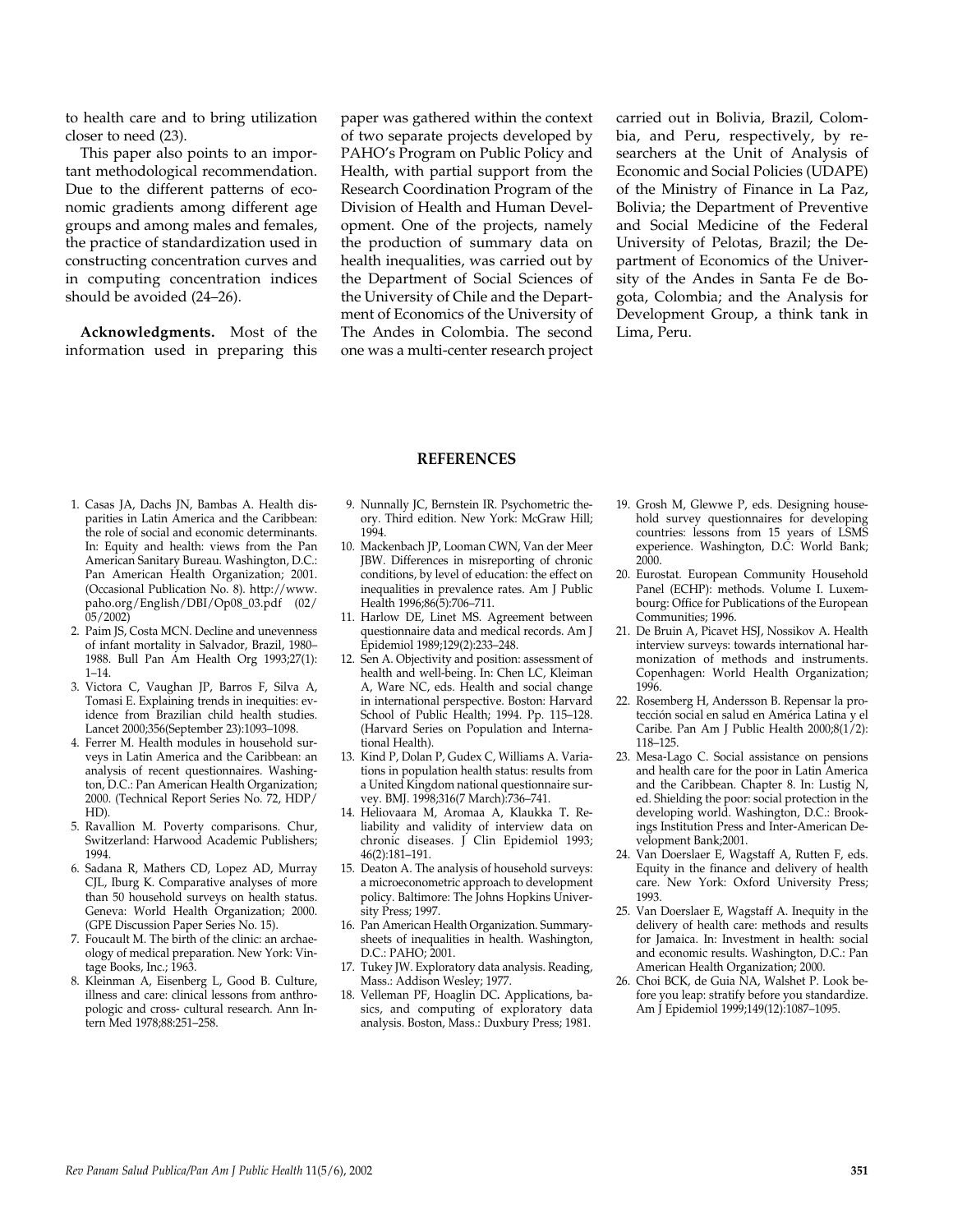#### **APPENDIX 1: QUESTIONS USED**

**The question on self-reported illness or injury ("health problem")** 

**Argentina**: The question is number S1 ("health" section, for all household members).

Question S1: **In the past 30 days has (. . .name. . .) had any sickness, illness or accident?** The response categories are **1) Yes; 2) No.**

The yes answer was considered a health problem.

**Bolivia**: The question is number S311, section 3 ("health" section, for all household members).

Question S311: **In the last 4 weeks has (. . .name. . .) 1) felt ill?; 2) had an accident, burn, or a cut?; 3) been healthy?**

Categories 1 and 2 were considered a health problem.

**Brazil**: The question is number 22, section 5 ("health" section, for all household members). Question 22: **Did (. . .name. . .) have any health problem over the past 30 days?** The response cate-

gories are **1) Yes; 2) No.**

Category 1 was considered a health problem.

**Chile**: The question is number 5, section IV ("health" section, for all household members).

Question 5: In the past three months has (. . .name. . .) had an illness or accident (or pregnancy)? The response categories are: **1) Yes, with medical care; 2) Yes, without care. It wasn't necessary; 3) Yes, without care; (he/she) used household medication or alternative medicine; 4) Yes, without care; there were problems (difficulties) to be attended; 5) Yes, without care, for other reasons (specify); 6) Didn't have any illness or accident.**

The first five categories were considered a health problem.

- **Colombia**: The question is number 18 of chapter F (for all household members). Question 18: **In the past 30 days has (. . .name. . .) had any sickness, accident, dental problem, or any other health problem?** The response categories are **1) Yes; 2) No; 3) Does not know.** The yes answer was considered a health problem or an accident.
- **Ecuador**: The question is number 31, part C (presence of illness, for all members of the household). Question 31: **During the past month (. . .name. . .) has had any illness, accident, burn, toothache or earache or any other illness, even if it was brief?** The categories of response were: **1) Yes; 2) No.** The yes answer was considered a health problem.
- **El Salvador**: The question is number 6, section 6 ("health" section, for all members of the household). Question 3: **During the past month has (. . .name. . .) had any illness, a wound tended (curación), an accident, or has he/she been injured in any act of delinquency? The response categories are: 1) Illness; 2) an animal bite tended (curación); 3) another type of pound tended (curaciones); 4) accident; 5) crime-related injury; 6) Did not have any.**

The first five categories were considered a health problem.

**Jamaica**: Questions 2 and 3, part A ("health" section, for all family members) were used.

Question 2: **Have you had any injury during the past 4 weeks? For example, due to an accident at your workplace, gunshot, stabbing, accidental fall, or other injury**? The response categories are: **1) Yes, due to motor vehicle accident; 2) Yes, accident at workplace; 3) Yes, was shot; 4) Yes, was stabbed; 5) Yes, other accident; 6) Yes, other; 7) None.**

Question 3: **Have you had any illness other than one due to injury during the past 4 weeks? For example, have you had a cold, diarrhea, or any other illness?** The response categories are: **1) Yes; 2) No.** The first six categories of question 2 and the first category of question 3 were considered a health problem.

**Nicaragua**: The question is number 23, section 3, part C ("presence and control of diseases", for all household members).

Question 3: Over the past month has (. . . name. . .) had any health problem such as: The response categories are: **1) Cough, cold, or any respiratory ailment; 2) Measles or another eruptive disease; 3) An accident; 4) Diarrhea for persons over 6 years of age; 5) Another disease or several of the previous ones; 6) Was healthy.** 

The first five categories were considered a health problem.

**Panama**: The question is number 30, section 3 ("health" section, part B, for all member of the household 5 years of age or older).

Question 30: Over the past month, did (. . .name. . .) have any illness, accident (burn, fracture, fall, **etc.) or ailment (toothache, headache, earache, etc.), however brief?**

The response categories are: **1) Yes; 2) No.**

The yes answer was considered a health problem.

- **Paraguay**: The question is number 3, section 4, ("health" section, for all household members). Question 3: **During the past three months has (. . .name. . .) been sick or suffered an accident?** The response categories are: **1) Yes, was sick; 2) Yes, had an accident; 3) No, (he/she) was healthy.** The first two categories were considered a health problem.
- Peru: The question is number 2, section 4, ("health" section, part A, for all household members). Question 2: During the past four weeks has (. . . name. . .) been ill, had an accident, or had any symp**tom or ailment?**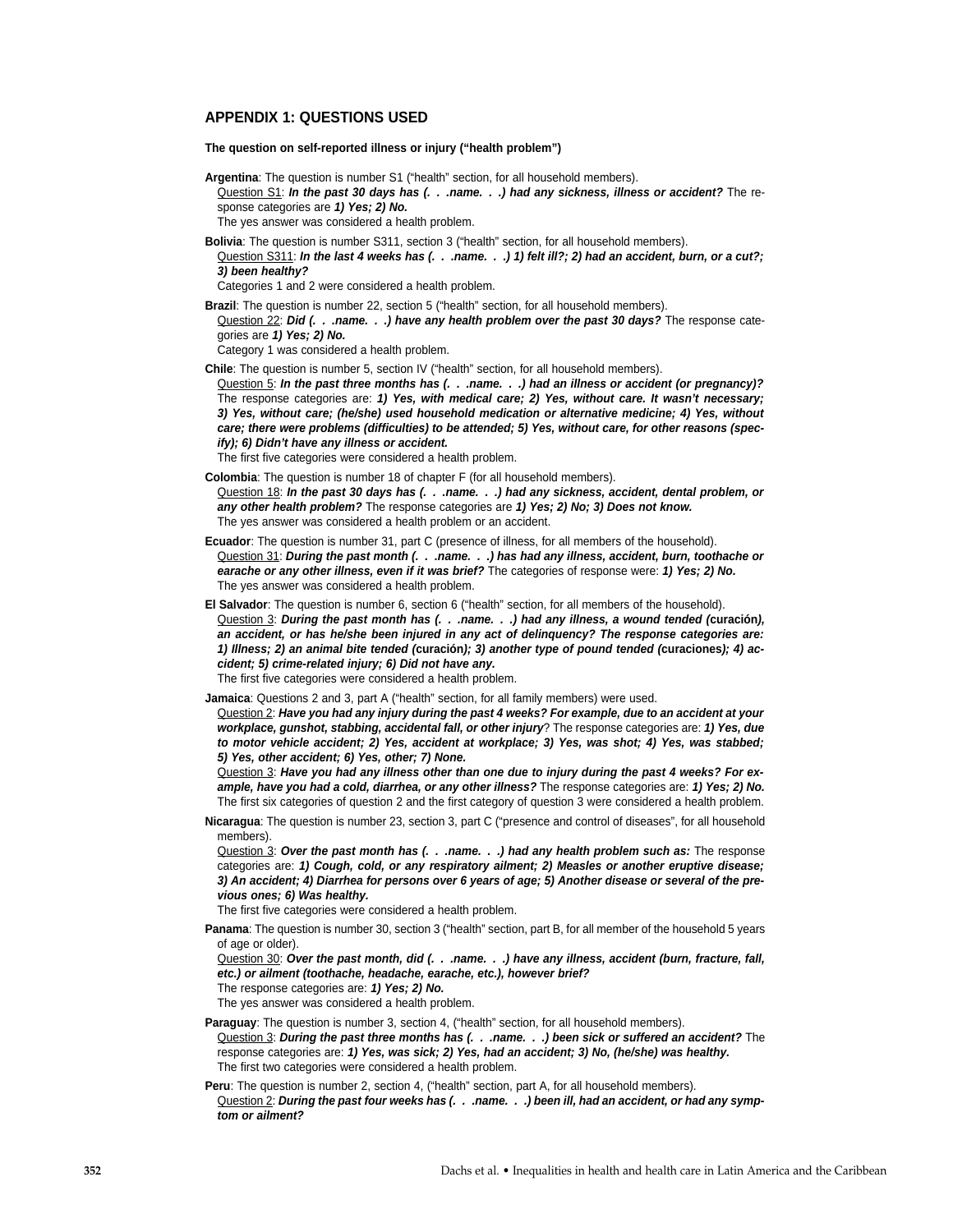The response categories are: **1) Yes, ailment; 2) Yes, illness; 3) Yes, accident; 4) No, nothing.**  The first three categories were considered a health problem.

#### **The question on seeking health care**

**Argentina**: The question is number S2 ("health" section, for all members of the household, applied to all persons who responded yes to question S1 above).

Question S2: **Whom did (. . .name. . .) consult for this sickness, illness, or accident?** The response categories are: **1) A physician, dentist, or psychologist; 2) A nurse; 3) A pharmacist; 4) A traditional healer; 5) A neighbor, friend or family member; 6) Somebody else; 7) Didn't consult anybody.** Categories 1 and 2 were considered health care.

**Bolivia**: Two questions had to be considered, numbers S312 and S313, section 3 ("health" section, for all household members, part B, access to health services). Question S312 applied to all persons for whom the answer to S311 (see above) was 1 or 2 and question S313 was asked for all persons for whom the answer to S312 was from 1 to 8.

Question S312: **Where was (. . .name. . .) seen for this illness or accident?** The response categories are **1) Public hospital; 2) Health center; 3) Health post; 4) Social security system facility; 5) Private clinic or private hospital; 6) Doctor's office; 7) Pharmacy; 8) At home; 9) No care.**

Question S313: **Who treated (. . .name. . .) due to this illness or accident?** The response categories are: **1) Physician; 2) Nurse or nursing assistant; 3) Health promoter; 4) Traditional healer; 5) Pharmacist; 6) Somebody else; 7) Another member of the household.**

Responses 1 through 8 in S312 and 1, 2, or 3 in S313 were considered health care.

**Brazil**: The questions are number 26 and 30, section 5 ("health" section, for all household members who answered yes to question 22 (see above) and also answered yes to question 24): Did (. . .name. . .) interrupted any of his/her usual activities due to this health problem?

Question 26: **Did (. . .name. . .) seek care for this health problem?** The response categories are **1) Yes; 2) No.**

Question 30: **Who treated (. . .name. . .)?** The response categories are: **1) Physician; 2) Dentist; 3) Nurse; 4) Pharmacist; 5) Traditional healer (curandeiro); 6) Other**.

The yes category in question 26 and in categories 1, 2, and 3 in question 30 were considered health care.

**Chile**: The question is the same as for reported illness or accident, number 5, section IV, health module, for all household members (see above).

Category 1 was considered health care.

**Colombia**: The question is number 20, chapter F (for all members of the household. It applied to all persons who answered yes to question number 18 above).

Question 20: **To treat this health problem in the past 30 days what was the principal action taken?** The response categories are: **1) Sought a professional or a health care facility (hospital, clinic, health center); 2) Sought a health promoter or a nurse; 3) Sought the pharmacist, drug store; 4) Sought a "tegua", empirical healer, herbist, traditional birth attendant; indigenous or traditional medicine; 5) Sought alternative therapies (homeopathy, acupuncture, flower essences, music therapy, etc.) 6) Used home remedies; 7) Self medication; 8) Nothing.** The first two categories were considered health care.

**Ecuador**: The question is number 35, section 3, part C, "presence of illness", for all persons in the household who answered yes to question 31 (see above).

Question 35: **Due to the (. . .illness, accident, etc. . .) that (. . .name. . .) had, did (. . .he/she. . .) 1) Visit or call a physician, nurse, or traditional healer; 2) go to the pharmacy to get medicine; 3) Medicate him/herself; 4) Take or receive "medicinal water"; 5) Didn't do anything; 6) Other (specify)?** Response category 1 was considered health care, although it is impossible to distinguish care by a physician or nurse from care by a traditional healer.

**El Salvador**: The question is number 5, section 6 ("health" section, for all members of the household). Question 5: Whom did (. . .name. . .) you chiefly consult for the most recent illness, accident, or in**jury due to delinquency in the past month?** The response categories are: **1) Physician; 2) Nurse; 3) Health promoter; 4) Pharmacist; 5) Traditional birth attendant; 6) Dentist; 7) Traditional healer; 8) Family member or neighbor; 9) Medicated him/herself; 10) Nobody.** Categories 1, 2, 3, and 6 were considered health care.

**Jamaica**: The question is number 6, part A ("health" section, for all members of the household). Question 6: **Has a doctor, nurse, pharmacist, midwife, healer, or any other health practitioner been visited during the past 4 weeks?** The response categories are **1) Yes.** and **2) No.** The yes response was considered health care, although it is not possible to know if a pharmacist or a traditional healer was sought.

**Nicaragua**: The question is number 25, section 3, part C ("presence and control of diseases," for all members of the household).

Question 25: **Who was the person that (. . .name. . .) last consulted?**

The response categories are: **1) Physician; 2) Nurse; 3) Nurse auxiliary; 4) Pharmacist; 5) Traditional birth attendant; 6) Traditional healer; 7) Community health worker (brigadista); 8) Other.** Categories 1, 2, 3, and 7 were considered health care.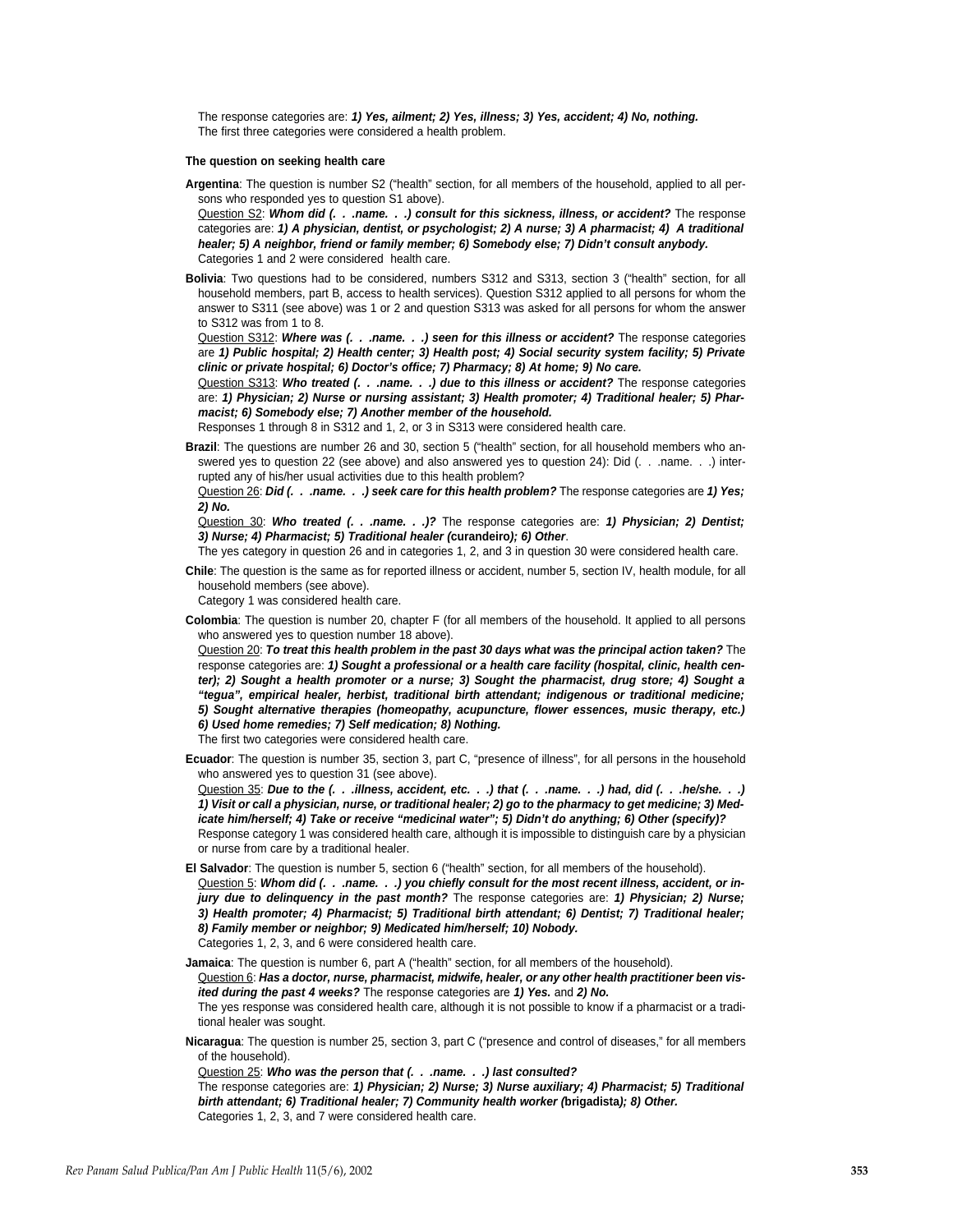Panama: The question is number 34, section 3 ("health" section, part B, for all household members 5 years of age and older who answered yes to question 30) (see above). Question 34: **Whom did (. . .name. . .) consult over the past month when (. . .he/she. . .) was ill, had an accident, or had to go for follow-up?** The response categories are: **1) Physician/ dentist/**

**gynecologist; 2) nurse/nursing assistant; 3) health assistant; 4) traditional healer/ witch; 5) pharmacist; 6) family members/other persons in the household/neighbor; 7) Medicated him/herself; 8) nobody; 9) other.**

Response categories 1, 2, and 3 were considered health care.

Paraguay: The question is number 7, section 4 ("health" section, part A, for all household members).

Question 7: **Whom did (. . .name. . .) consult for the most recent illness or accident over the past three months?** The response categories are: **1) Physician; 2) professional birth attendant; 3) traditional birth attendant (chaé); 4) nurse; 5) dentist; 6) pharmacist; 7) traditional healer; 8) family member or neighbor; 9) other.**

Response categories 1, 2, 4, and 5 were considered health care.

**Peru**: The question is number 6, section 4 ("health" section, part A, for all members of the household who answered yes to question 2) (see above).

Question 6: **Did (. . .name. . .) consult anybody over the past four weeks because of this illness or accident?** The response categories are: **Yes . . . who attended the consultation? 1) Physician; 2) dentist; 3) obstetric nurse; 4) nurse; 5) health worker; 6) [health] promoter; 7) pharmacist; 8) birth attendant; 9) traditional healer; 10) other, whom? 11) No.**

The first six categories were considered health care.

## **APPENDIX 2: MEDIAN POLISHING**

The method known as median polishing was developed by John Tukey and first published in his book Exploratory Data Analysis in 1977. Essentially, it fits a two-way analysis of variance using medians instead of means. This non-linear process has the advantages of being very robust in the presence of potential outliers and, if further steps are followed, of making it possible to search for a non-additive model when the residuals indicate that the additive assumption is not satisfied. In the five instances in which the method was applied in this study, there was no indication that a non-additive model was at work, so that only the first steps of the method were performed.

The process is illustrated in Table A1 as applied to the data in Table 3, and the final results are presented in Table 5, which shows health care among children in 10 countries for each household expenditure (income) quintile.

| Country                | 1       | 2       | 3       | 4       | 5       |         |         |         | <b>Boys</b>      |          |          |
|------------------------|---------|---------|---------|---------|---------|---------|---------|---------|------------------|----------|----------|
| Argentina <sup>a</sup> | 87.5    | 88.5    | 85.0    | 84.5    | 87.0    |         |         |         |                  |          |          |
| Bolivia                | 26.4    | 41.1    | 64.0    | 39.4    | 62.1    |         |         |         |                  |          |          |
| Chile <sup>a</sup>     | 79.5    | 84.5    | 86.0    | 84.5    | 83.5    |         |         |         |                  |          |          |
| Colombia               | 51.5    | 70.3    | 76.6    | 88.4    | 89.6    |         |         |         |                  |          |          |
| Ecuador                | 30.7    | 42.9    | 51.9    | 53.4    | 64.1    |         |         |         |                  |          |          |
| El Salvador            | 47.9    | 59.8    | 64.8    | 76.1    | 86.5    |         |         |         |                  |          |          |
| Nicaragua              | 21.0    | 32.0    | 28.0    | 33.0    | 55.0    |         |         |         |                  |          |          |
| Panama                 | 34.0    | 57.3    | 69.3    | 66.0    | 72.3    |         |         |         |                  |          |          |
| Paraguay <sup>a</sup>  | 16.3    | 41.7    | 51.6    | 70.1    | 72.1    |         |         |         |                  |          |          |
| Peru                   | 35.2    | 48.3    | 63.8    | 57.4    | 80.8    |         |         |         |                  |          |          |
|                        | 34.6    | 52.8    | 64.4    | 68.1    | 76.5    |         |         |         |                  |          |          |
|                        |         |         |         |         |         |         |         |         | <b>Residuals</b> |          |          |
| Argentina <sup>a</sup> | 52.9    | 35.7    | 20.6    | 16.4    | 10.5    | 20.6    | 32.3    | 15.13   | 0.00             | $-4.15$  | $-10.12$ |
| Bolivia                | $-8.2$  | $-11.7$ | $-0.4$  | $-28.7$ | $-14.4$ | $-11.7$ | 3.44    | 0.00    | 11.26            | $-17.03$ | $-2.75$  |
| Chile <sup>a</sup>     | 44.9    | 31.7    | 21.6    | 16.4    | 7.0     | 21.6    | 23.30   | 10.13   | 0.00             | $-5.15$  | $-14.62$ |
| Colombia               | 16.9    | 17.5    | 12.2    | 20.3    | 13.1    | 16.9    | 0.00    | 0.63    | $-4.70$          | 3.45     | $-3.83$  |
| Ecuador                | $-3.9$  | $-9.9$  | $-12.5$ | $-14.7$ | $-12.5$ | $-12.5$ | 8.54    | 2.56    | 0.00             | $-2.22$  | 0.00     |
| El Salvador            | 13.3    | 7.0     | 0.4     | 8.0     | 10.0    | 8.0     | 5.25    | $-1.07$ | $-7.65$          | 0.00     | 1.93     |
| Nicaragua              | $-13.6$ | $-20.8$ | $-36.4$ | $-35.1$ | $-21.5$ | $-21.5$ | 7.93    | 0.75    | $-14.88$         | $-13.53$ | 0.00     |
| Panama                 | $-0.6$  | 4.5     | 4.8     | $-2.1$  | $-4.3$  | $-0.6$  | 0.00    | 5.08    | 5.45             | $-1.45$  | $-3.68$  |
| Paraguay <sup>a</sup>  | $-18.3$ | $-11.1$ | $-12.8$ | 2.0     | $-4.4$  | $-11.1$ | $-7.23$ | 0.00    | $-1.73$          | 13.12    | 6.65     |
| Peru                   | 0.6     | $-4.5$  | $-0.6$  | $-10.7$ | 4.3     | $-0.6$  | 1.20    | $-3.87$ | 0.00             | $-10.05$ | 4.88     |

**TABLE A1. Results of median polishing for the percentages of persons who received health care, by quintiles of expenditure (income) per capita, for boys in 10 countries of Latin America**

a In Argentina, Chile, and Paraguay the distribution variable was income per capita.